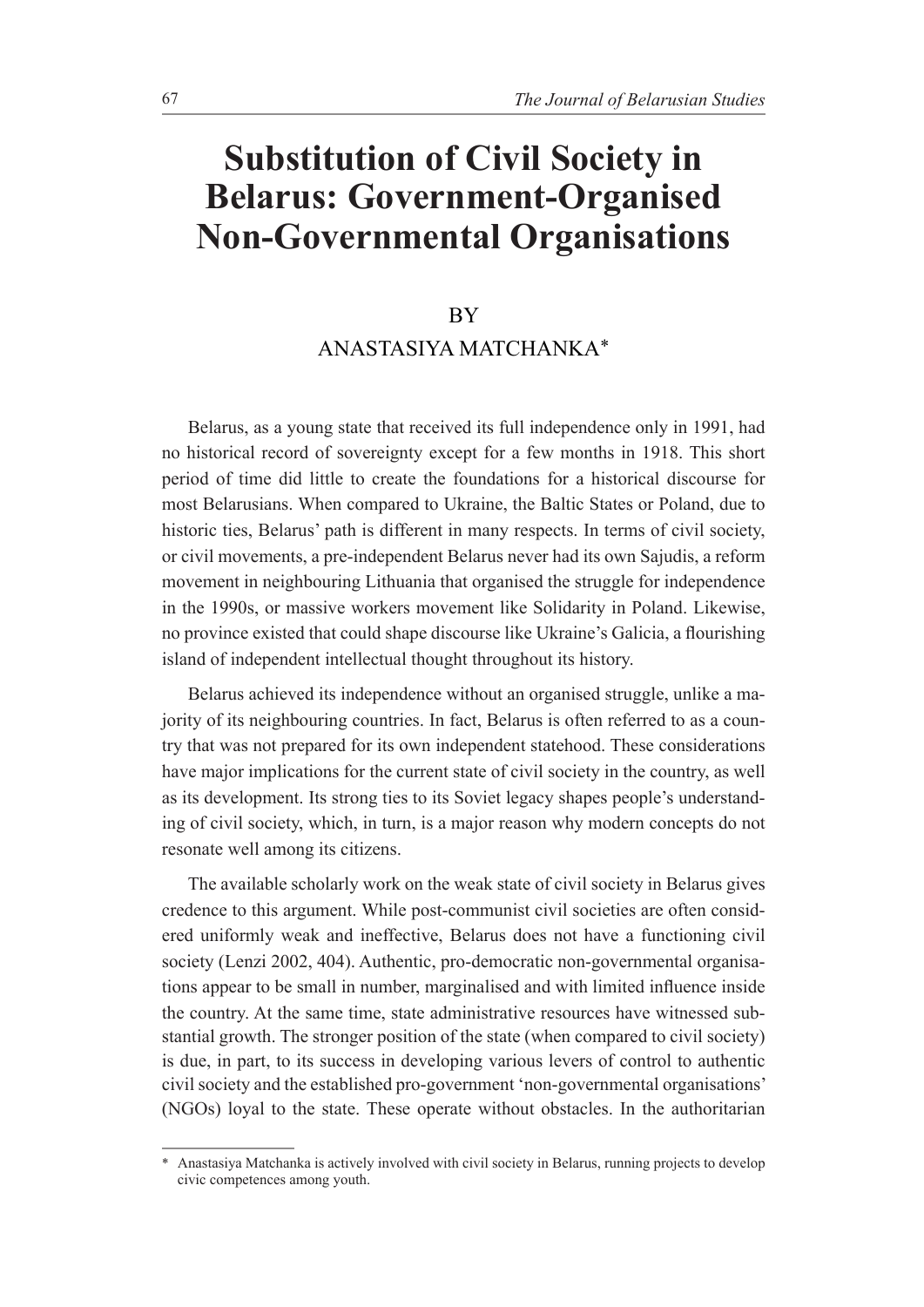state that has become Belarus, NGOs are closely connected and loyal to the authorities. This alignment allows NGOs to benefit from doing their work unhindered and extend the reach and type of activities they are able to carry out. As a result, civil society is divided, or polarised, with their relation to the state serving as the decisive dividing line between them. Distortion of the concept of civil society occurs as a natural consequence of immature nations that do not have a well-defined and widely-accepted notion or understanding of civil society.

This paper endeavours to provide a closer look at the extent to which the activities of pro-democratic organisations are copied by government-backed entities and to what extent the substitution of authentic civil society with government-organised non-governmental organisations (GONGOs) takes place. While membership in GONGOs is impressive, the extent to which the efforts to present themselves as civil society organisations can partly facilitate their popularity and supplant the work of real NGOs. Under these circumstances, it is becoming harder to promote the cause of civic values. Instances of imitating the activity of pro-democratic NGOs by organisations created by the government will be discussed and analysed. This paper is mainly based on statements and interviews from practitioners and experts in the field. This provides an additional practical dimension to the research conducted. The analysis identifies substitution in three dimensions (internal, external and mixed) and considers them separately in greater detail. It should be noted, however, that this paper does not serve as comprehensive document on GONGOs and NGOs in Belarus. Rather, it should be looked at as the foundation for further research on the topic.

#### **The Operation of GONGOs in Belarus**

The existence of a significant number of GONGOs in Belarus is one of most important factors in understanding how Belarusian civil society operates and is an issue that has long been overlooked. GONGOs are organisations that require a certain degree of dependency on the state and often are created by it. Interestingly enough, a set of organisations defined as 'state associations' or 'state NGOs' exists in Belarusian law, but these are distinct. GONGOs receive substantial benefits from the state and, as such, they represent the GONGOs described here.

If one takes a closer look at GONGOs, naturally, they do not appear to be independent, as they are initiated from above, rather than from below. Apart from being created by the government, the organisations continuously align their work with that of the state. Therefore, they do not act in the name of protecting the public's interests, but often embody a mechanism for additional governmental control over society. Their decision-making process does not follow any kind of democratic principles, but is designed to implement the state's will, rather than their own. The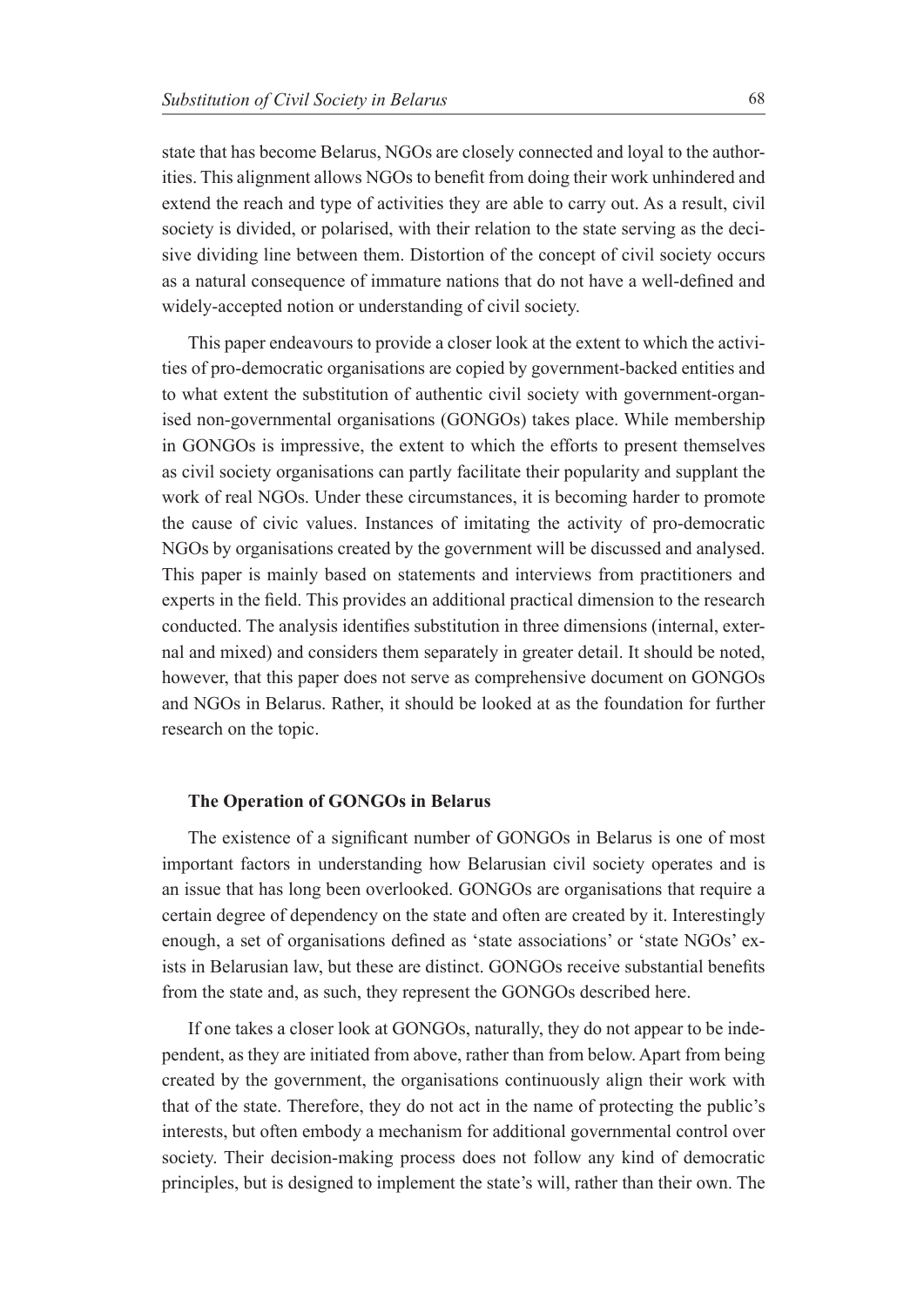Belarusian authorities reciprocate the loyalty of GONGOs through lifting obstacles which the organisations would otherwise face. Financial dependence also plays an important role, although some GONGOs are guided by the desire to receive financial support from sources other than the state.

Therefore, the main characteristics of a GONGO are the dependent mode of their creation, operation and decision-making, privileges of extended rights in comparison to other similar organisations, maintaining the role of an implementing agent of the state, rather than as an actor for civil society. The existence of this phenomenon echoes a common practice found during Soviet times when any volunteer state association that existed was, in fact, a body in support of the Communist Party. Mandatory participation in many of these 'voluntary' organisations resulted in the rejection of the very system by Soviet citizens.

The existence of pro-government organisations ensures greater control and better rule over society by the authoritarian state. These organisations can be established in different civil sectors and for different civil society groups to ensure state control (Egorov 2009, 43). In these cases, space for authentic NGOs to function is significantly limited and can be further reduced by instituting legal regulations that make it harder for NGOs to operate. In Belarus the mandatory registration of organisations, in conjunction with the criminal liability one faces for acting in the name of an unregistered organisation, serves as mechanisms that hamper the work of NGOs.

Vitali Silitski made an important distinction between pro-democratic and pro-government organisations and argued that the 'democratic' NGOs specialise in public campaigns and seminars, while pro-government organisations are mostly represented in areas such as social projects, charity and leisure activities (e.g. festivals, contests) (Silitski 2009). This is confirmed by a quick survey of the websites of two of the best known pro-government organisations - the Belarusian Republican Youth Union (BRSM in Belarusian) and Belaya Rus'. Although the total number of their members is remarkable for Belarus (they claim to have 500,000 and 138,000 members respectively), their websites are not particularly informative and mostly list leisure activities as their specialisation (e.g. organising cultural events, concerts, sporting events).<sup>1</sup> These two organisations will be analysed further as the most obvious examples of GONGOs.

The Belarusian Republican Youth Union (BRSM) is the most well-known GONGO in Belarus. Its overall structure is comprised of other organisations, but no detailed information is publicly available. The creation of BRSM in 2002 was the result of a merger of two organisations, the Belarusian Patriotic Youth Union

<sup>1</sup> See more at the official web site of Belarusian Republican Youth Union at http://brsm.by/ and Belaya Rus' at http://www.belayarus.by/ [accessed 17 December 2013].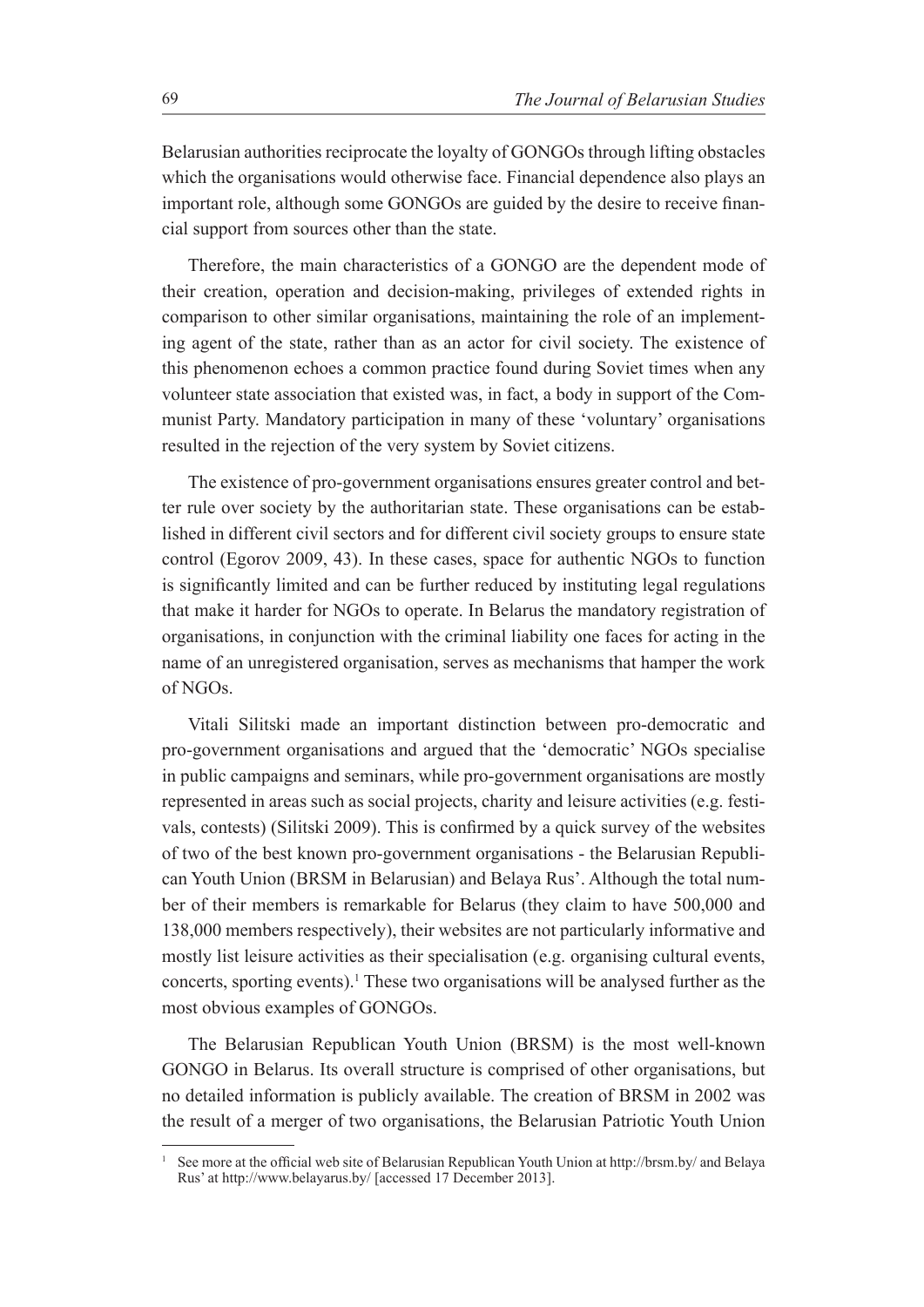and the Belarusian Union of Youth. Today BRSM brings together about 500,000 young people, ranging in age from 14 to 31 years old, and represents about 19% of the number of young people in Belarus. These figures, however, may be distorted as several revelations make light of their recruiting techniques. There has been a certain amount of pressure on young people to join the Union over the years, and sometimes people have discovered that they were members without having ever submitted an official membership application (*Polit.ru* 2009).

The organisation attracts youth using financial incentives. Card-carrying members get discounts on products and services in more than one hundred retail outlets and service centres in Minsk alone. Outside Minsk, a system of discounts for BRSM members can be found at sport clubs and swimming pools as well as beauty salons, cosmetics shops, and printing and other services that are certainly appealing to most young people. The financial incentives entice many young people to join the organisation, as Belarus constantly suffers from one or another economic crisis. It does not create equal conditions with other organisations which do not have the financial benefits to incentivise membership. Lukašenka willingly pays the BRSM for its support. For instance:

...in 2011 the BRSM received 20.5 billion Belarusian roubles (about \$6.6 million). This constitutes 98% of the total of all the finance provided to youth politics in Belarus. In reality, the BRSM gets even more. On 13 January 2003, Lukashenka signed a decree which required that local BRSM branches were financed by the local authorities' budget. The government was also responsible for repairing the organisation's main office. It is obvious that the authorities created favourable conditions for the development of a strong loyal youth organisation in Belarus (Astapenia 2012).

However, information about how exactly the money is being spent remains outside the realm of public discourse as it is not disclosed. Although the website of the Ministry of Education of Belarus lists 16 organisations that receive support from the government for their activities the aim of this support and the extent to which other organisations are supported remains unclear. The real reason behind the rise of the BRSM is the government's desire to subvert independent NGOs and other civic organisations. In this way it demonstrates its intentions to gain as much control as possible over businesses, charitable funds, and particularly youth organisations - making them subject to governmental control (Lenzi 2002, 413). BRSM is a vivid example of executing such control. The organisation receives money from the state budget, though formally it has the status of a public organisation and should be on equal footing with all other public youth organisations. In addition, the regime has successfully monopolised civic interaction with a significant faction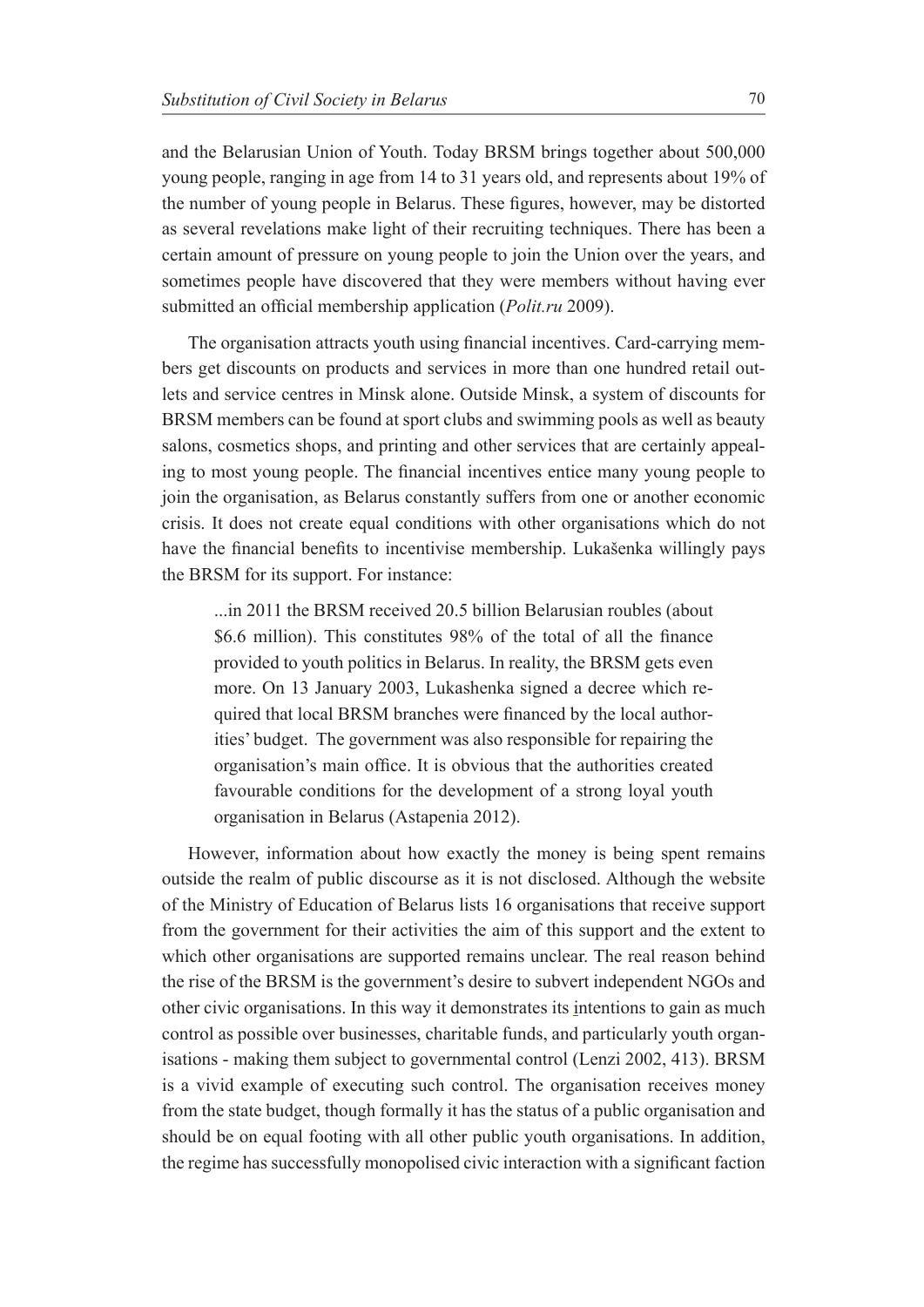of Belarusian youth. This will be described at a later point.

Much less is known about another recognised GONGO, Belaya Rus'. Their emergence followed the pattern established by the BRSM*.* It includes former ministers, including the ex-Minister of Education and the current Vice Chairman of the Presidential Administration, Aliaksandar Radźkoŭ, members of Parliament, the rector of the Belarusian State Pedagogical University, Piotr Kucharčyk and the rector of the Belarusian State Economic University, Uladzimir Šymaŭ, in addition to numerous other governmental officials. Almost all the senior management of the organisation (3 out of 4 vice-chairmen) have worked in the House of Representatives (i.e. the lower chamber of Belarusian Parliament between 2008 and 2012) (Shemyakin 2012). Official discourse depicts Belaya Rus' as one of the leading large-scale organisations expressing the interests of all segments of the population. The website of the organisation specifies a membership of 138,000 people (as of 1 May 2013) and lists several organisational activities. However, its real function is similar to that of the BRSM, as it serves as a 'narrow channel of articulation of public interest' (Shemyakin 2012).

To sum up, GONGOs were created to complement government activities and function as state actors, enjoying extended rights in comparison to other organisations in Belarus, rather than as representatives of authentic civil society.

## **NGOs and GONGOs: Is There a Substitution?**

Pro-government organisations operating in Belarus have their roots in their Soviet legacy. This practice was used during the Soviet Union to provide more control over society and secure its loyalty. Belarusian political scientist Chernov describes the operation of pro-government public organisations in the Soviet Union in the following way:

…almost every citizen was a member of a public organisation (e.g. a trade union, sport club and children, youth, women, veterans associations) and was working for the benefit of this organisation by participating in its meetings, electing its leadership, paying membership fees, fulfilling permanent or one-time public duties. In reality, such popular social activity, as a rule, was the result of intense mobilisation and forced recruitment, and, besides, was under the total political control of the party-state apparatus. Each segment of Soviet society was presented by a single public organisation with a hierarchical structure. Membership in it was compulsory, and, therefore universal. Authorised 'public' organisations were built into the overall system of government. They did not have autonomy and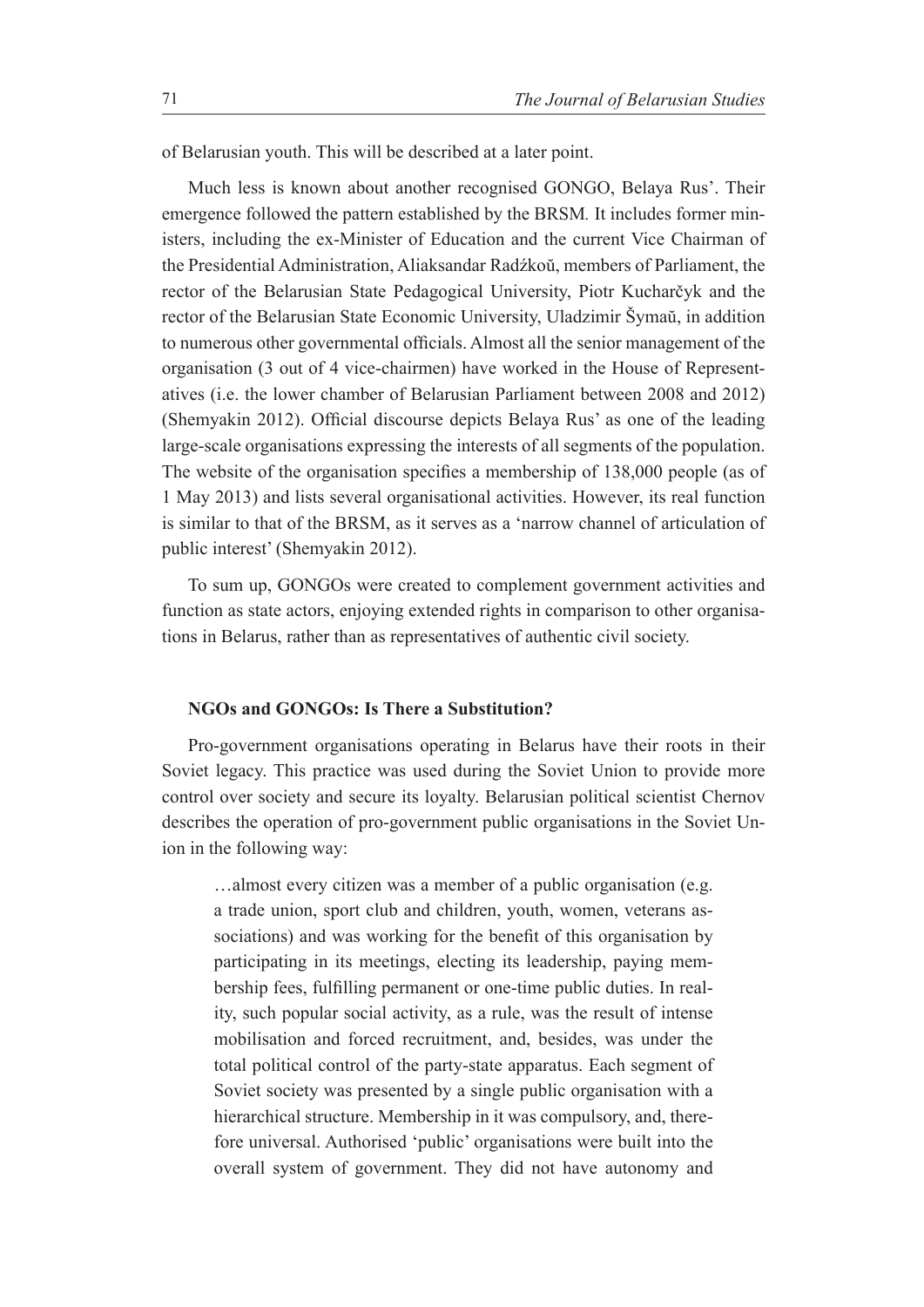operated strictly at the behest of the Communist Party, which de fined the specific goals and directions of their activity, controlled the decision-making process, the selection of leaders, strictly regulated community activities and held organisations financially dependent to the state (Chernov 2009).

The extent to which the features of this Soviet practice still shape today's political life and affects pro-democracy civil society in Belarus is difficult to estimate. This might be attributed to the difficulty in differentiating between the real initiatives coming from civil society and those purely simulative in character. Indeed, a distinction between NGOs and GONGOs using objective criteria is close to impossible (Egorov 2010a).

## **State Corporatism in Belarus**

In theoretical conceptualisations of authoritarianism studies the use of of ficially sanctioned public organisations to restrict people's participation in political processes is referred to as state corporatism where corporatism is de fined as  $a^T$ 

System of interest representation, in which the constituent units are organised into a limited number of singular, compulsory, non-competitive, hierarchically ordered and functionally differentiated categories, recognised or licensed (if not created) by the state and granted a deliberate representational monopoly within their respective categories in exchange for observing certain controls on their selection of leaders and articulation of demands and supports (Schmitter 1974, 93).

Originally elaborated to describe the interaction between the state and economic interest groups, the model almost immediately began to be used to analyse other interested groups, such as NGOs (Cawson 1985). Under this model, the state sets strict conditions for granting organisations permission to operate. The authorities also suppress authentic civil society groups. Such dependency reduces the number of such organisations, allowing the state to monitor their activities and supervise their members. This practice is evident in Belarus through its official state policy towards NGOs and democratic civil society. Restrictions on the representation of real interests in Belarus and its various limitations can be traced along two veins of thought for maintaining state control. Firstly, the neutralisation, or limitation of opportunities for public activities of independent NGOs, with the most advanced NGOs being excluded entirely from operating (Chernov 2007, 15). This is made possible through impediments to registration and limited possibilities inside the country to advocate civil society causes (due to restrictions on freedom of speech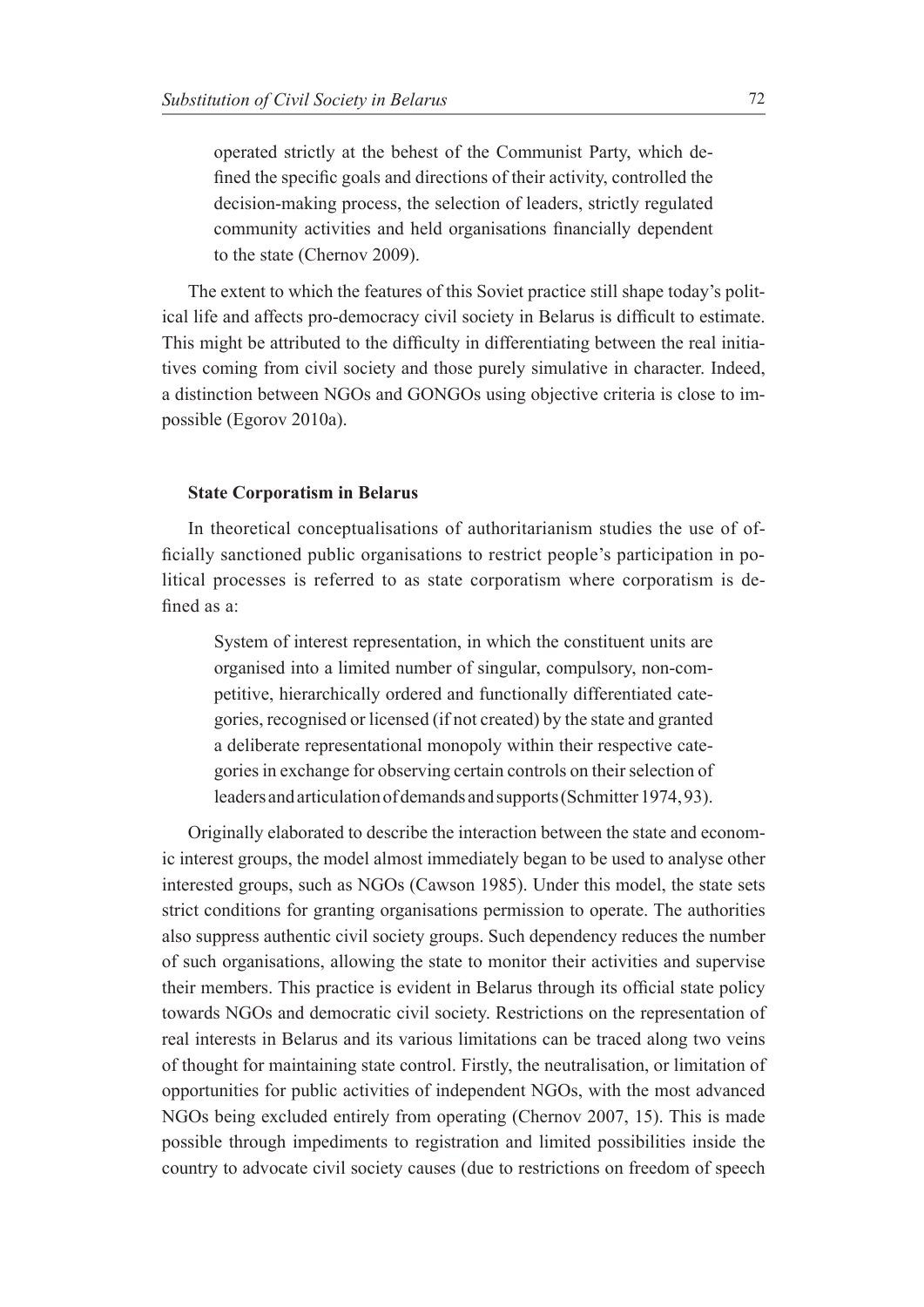and assembly). Secondly, the creation of GONGOs and other public society organisations by the government that replace authentic NGOs and promote state policies in their respective segments of society (Chernov 2007, 5).

As a result of this system, two risks become apparent due to the undeveloped political culture. First of all, the state (in relation to a weaker civil society) starts the process of incorporating and substituting real mechanisms for people to represent their interests. Secondly, it can distort the perception of the public towards civil society, in the absence of other models of a civil society to refer to. It is especially alarming under the current political regime in Belarus, when the strength of the state is supported and reinforced by a weak political culture of participation. The processes of centralisation of state power and consolidation of the authoritarian nature of Lukašenka's regime, has led to a significant decline in civil society structures.

A considerable number of public organisations in Belarus do not just work closely with government agencies, but are incorporated into them and depend almost entirely on the will of the political elite (Sidarovič 2007, 80). As a result, the sector of society originally meant to be an arena for civil society is being intensely incorporated into the state, creating a 'hybrid state-public sector' (Sidarovič 2007, 75). One of the consequences of this blend of the state and civil society is seen in data from two opinion polls from 2005 and 2010, which give light to society's eroding perception of NGOs. Three important trends can be outlined<sup>2</sup>:

A lack of understanding of NGOs role and function and an absence of knowledge about the problems faced by civil society. The public does not see the need to protect public interests through participating in NGOs and supports the introduction of stricter controls over the activity of NGOs (Čavusaŭ 2005,  $3-5$ ).

There is a lack of knowledge about NGOs. In 2005 only 30.7% had a formed an attitude (either positive or negative) towards NGOs, while the rest (69.3%) did not explicitly relate to the role of civic, or non-governmental organisations in Belarus (Čavusaŭ 2005, 3). Another study from 2010 shows that  $44\%$  of respondents said they did not know what an NGO is (Assembly of Pro-Democratic NGOs and Eastern Europe Studies Centre 2010, 2). There are no prominent organisations independent from the government in the Belarusian public sector. In the 2010 survey most respondents to the open-ended questions named only the BRSM, Belaya Rus' and the Consumer Rights Protection Society, whilst references to names of

<sup>&</sup>lt;sup>2</sup> The outlined trends are based on the analysis of the following reports: (1) Jury Cavusaŭ 'Hramadskija abjadnańni: ich rolia ŭ sučasnym hramadstvie. Analityčnaja zapiska pa vynikach nacyjanalnacha sacyjalagičnaha apytańnia', Minsk, September 2005. (2) Assembly of Pro-Democratic NGOs and Eastern Europe Studies Centre, 'Non-governmental organisations: their role in the modern Belarusian society, Briefing note on the results of a national poll', 2010, Minsk.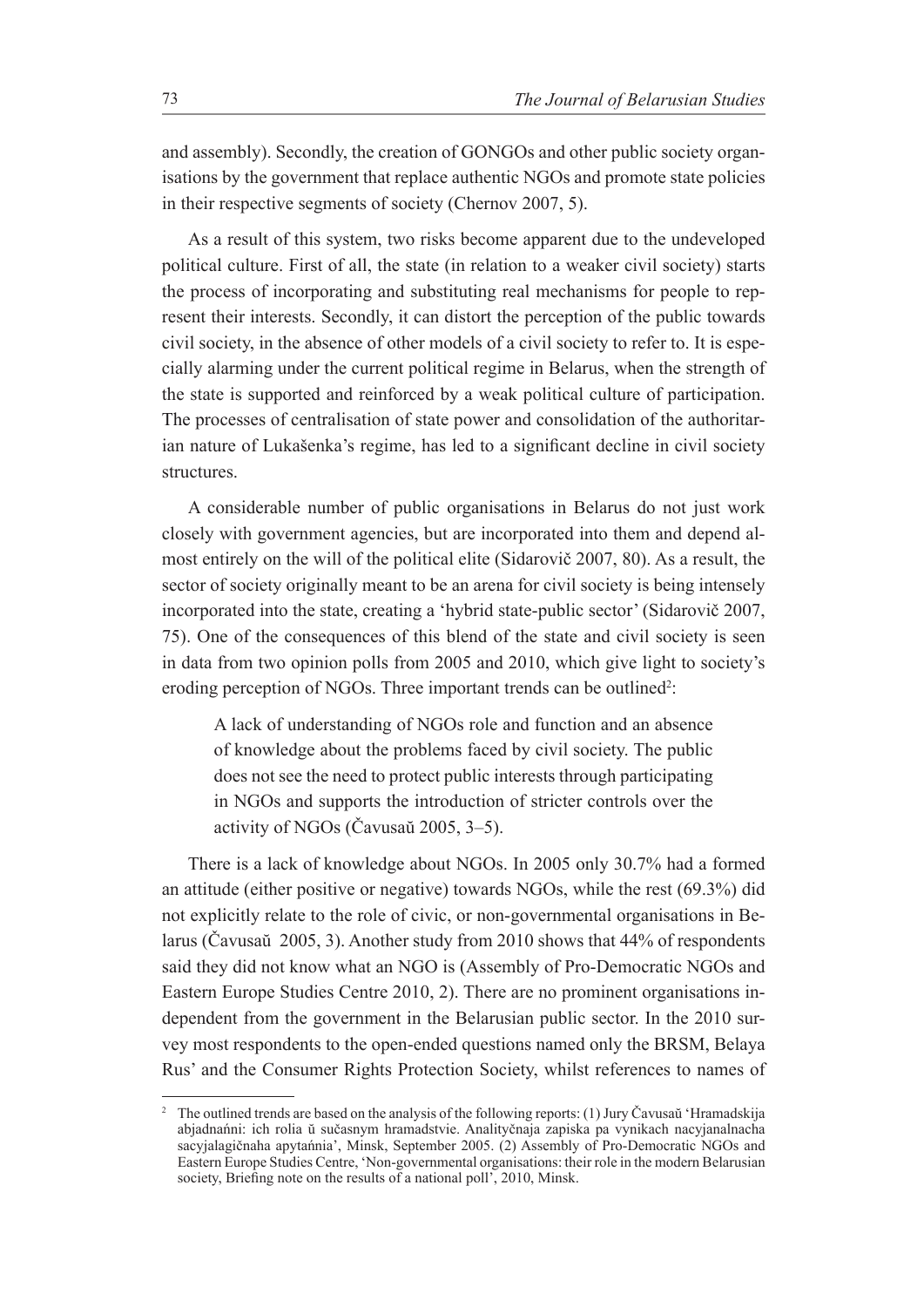pro-democratic NGOs were negligible (Assembly of Pro-Democratic NGOs and Eastern Europe Studies Centre 2010, 6).

There was difficulty in defining civil society as an agent of anything separate from the state. People's perceptions of NGOs transmit stereotypical perceptions of NGOs in the framework of Soviet collective-style thinking (often this stereotype is sanctioned by the state) (Čavusaŭ 2005, 7). The public's poor state of information awareness legitimises state policy in regard to NGOs and reinforces the existing model of relations between state and society (Assembly of Pro-Democratic NGOs and Eastern Europe Studies Centre 2010, 10). The 'voluntary' sector is either not viewed as part of 'civil society' (the 'voluntary' sector is understood as organisations loyal to the state), or 'civil society' is only viewed as 'democratic civil society' (with pro-government organisations excluded from it). The mixture of 'democratic' and 'pro-government' factions in a single civil community is confusing for the public. There is a sense of difference between pro-government, democratic political and democratic neutral organisations among the population, but it cannot transmit this distinction to defining NGOs, which seem abstract to them (Cavusau 2005, 13). Another example from the 2010 study shows that about 40% of people surveyed said that NGOs should be of assistance to the state and act as a state agent (Assembly of Pro-Democratic NGOs and Eastern Europe Studies Centre 2010, 4). It is fair to state that this is typical of people's understanding of NGOs in Belarus.

The data illustrates the increasing role of GONGOs in the Belarusian political model, promoting a distorted idea of civil society. NGOs are defined, when it comes to civil society activities (as GONGOs are typically organisations dedicated to sports or leisure time activities, by the dichotomy of their degree of dependency/ independency on the state. Belarus' immature civil society also demonstrates that patterns of participation have not yet been fixed. Public opinion about civil society and the role of the civil sector can be formed under the influence of all the features of a hybrid civil society. Thus, Belarus is reviving the old corporatist system of interest groups in the field of state-civil society relations with one significant difference – it is 'no longer totalitarian (post-totalitarian) but classic authoritarian corporatism' (Chernov 2007, 4).

#### **State Relations with GONGOs and NGOs**

Civil society as a public sphere of citizens engagement, and a way for individuals to organise themselves to voice their interests in different areas, is often considered to be an agent of society that is independent of the state. The current classical understanding of civil society assigns it to a 'third sector', as opposed to the state or market (Corry 2010, 11). However, in Belarus the rules of the game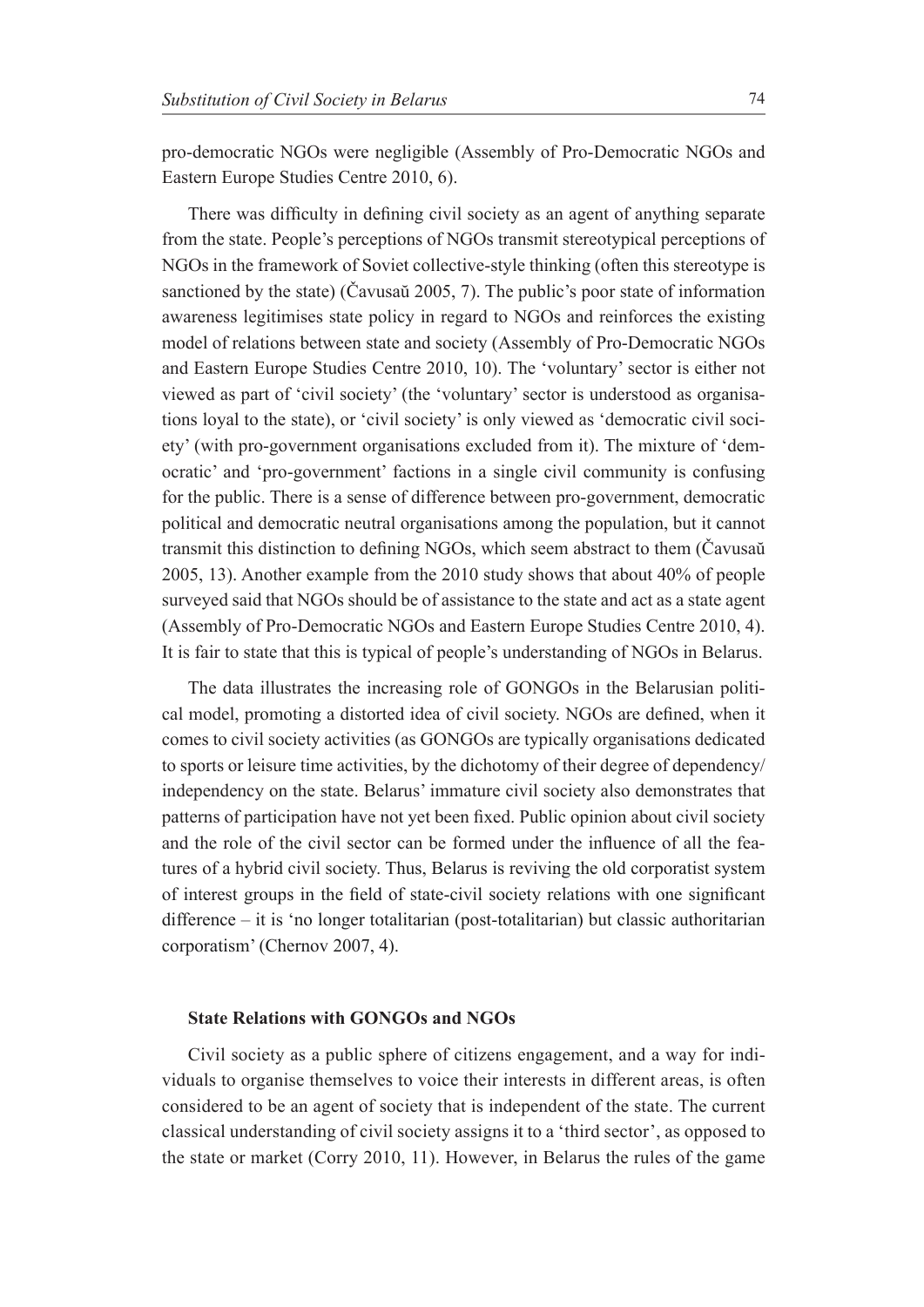for civil society are drawn up almost exclusively by the state. Thus the state indirectly influences civil society while depriving the latter of such an opportunity. As closer ties with the government can bring tangible benefits for organisations, the extent to which they are tied to, or dependent on the government, is important. A variety of patterns of relations between the state and GONGOs and NGOs should be reviewed emphasised.

While the state has various instruments it can use, for good or ill, to influence the health of the NGO sector, relations between civil society and government can be characterised in different ways: non-interventionist, active encouragement, partnership, co-option or control (Clark 1993, 8). For individual NGOs the most favourable policy setting is when legal restrictions are minimised and they have complete freedom to receive funds from whomsoever they choose, to speak out and to associate freely (Clark 1993, 9). Belarus' NGOs do not enjoy these rights, as the state has a control-based relationship with society. The state executes control through a pervasive ideology, the dominance of media, repression of political activists, non-acceptance and suppression of any form of civil discontent. Numerous obstacles for the operation of NGOs, including the infamous article 193.1 of the Criminal Code of Belarus, exist. Simply put, this article stipulates that activities of unregistered organisations are subject to criminal liability.

This control was gradually consolidated throughout Lukašenka's rule. Starting in 1995, the President strengthened his regime by gradually sweeping away opponents, or anyone that could compete with the President in the political arena. He concentrated all power in his hands by bringing the Parliament, court system and security forces under his direct control. The rigour with which the measures were introduced led to the seizure of the judiciary, the lower and upper houses of parliament, which in effect gave the president carte blanche for nominating and removing people to and from key positions in these institutions. The strategy of corporatism employed in an authoritarian state is in line with control-based relations between the state and NGOs. It is characterised by the existence of limitations in the registration process and the creation of GONGOs, to attempt to pre-empt the creation of truly independent grassroots NGOs and attract funding from foreign states and donors (Heurlin 2010, 222).

The state cooperates willingly with GONGOs, rather than with NGOs, for easier control of their activities and financial flows. As the state is not always able to satisfy the needs of the GONGOs it had created, international funds open up additional opportunities for such organisations (Iryna Žychar, Interview #3, 2013). The creation of GONGOs extends possibilities for their government-controlled operators and, in particular, provides access to these external funds. The trend of financial flows going from government to civil society should be taken into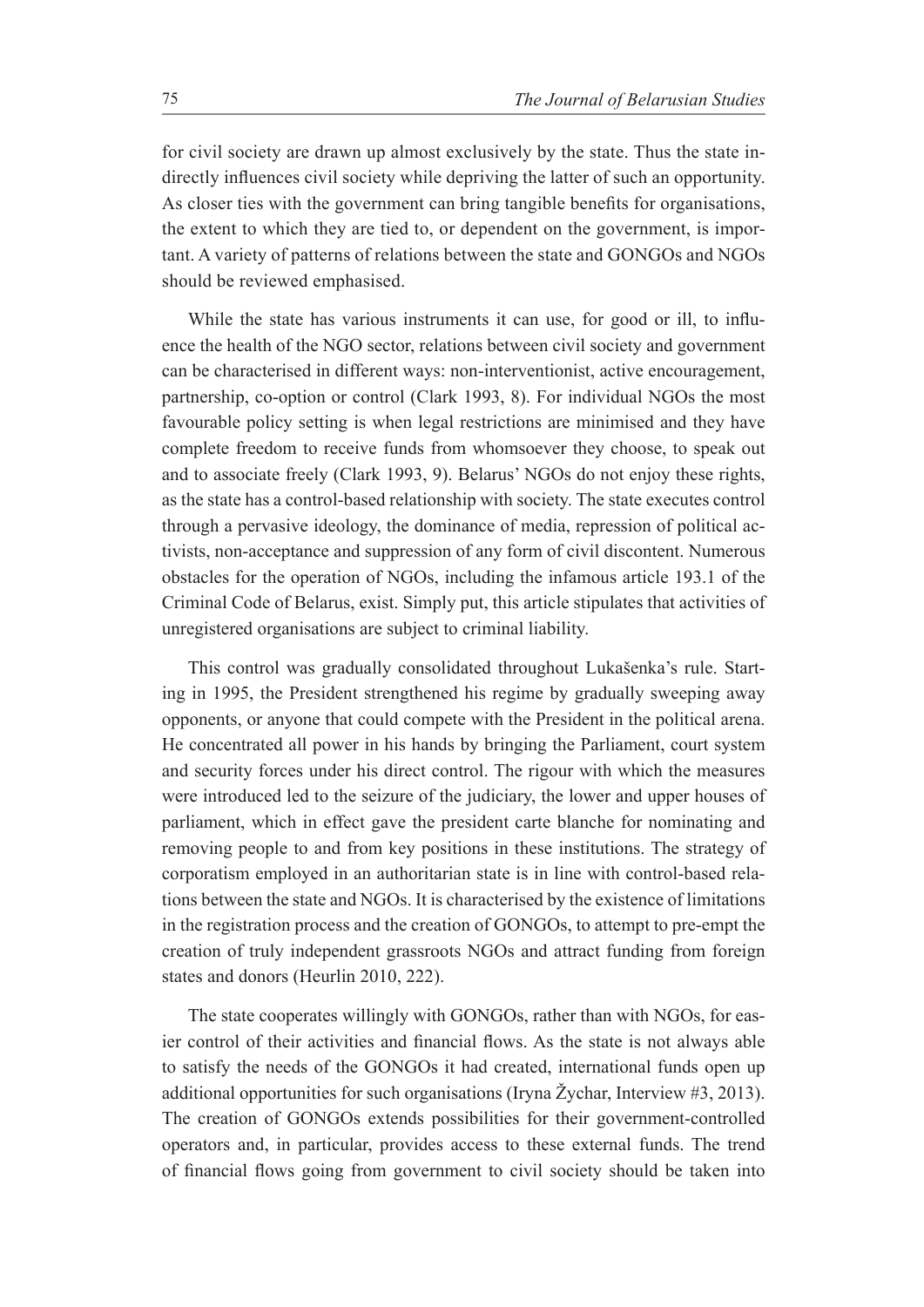consideration as an additional factor when analysing the state's intention to use GONGOs as grantees in international projects. There has been a steady increase in donor assistance to civil society in Belarus. The EU and the United States have increased financial assistance for the 'Governance and Civil Society' sector after the 2010 presidential election and repression that subsequently followed. The EU increased its aid by a magnitude of 1.5 and the United States by 12%. This trend was clearly observable already in 2010, when donors such as the United States, Germany, Sweden and France significantly reduced the distribution of aid through government institutions and appealed to civil society instead. In 2006, for example, twice the amount given in 2010 was allocated to the public administration than was provided to civil society. In 2011 eleven times more funding was allocated to civil society compared to the amount of funding for the government (Shylo and Egorov 2013, 16).

Another reason for the state's more favourable attitude towards GONGOs, as opposed to NGOs, is that it gives the state a chance to shift some of its own workload from the state level to their sponsored organisations and still be able to yield benefits from the work done. Reference to GONGOs as 'agents hired by the state' is a fairly accurate assessment of these organisations (Iryna Žychar, Interview #3, 2013). Choosing the 'easy road', the state cooperates with GONGOs, which are its own creation, as a tool of keeping real NGOs out of the real decision-making process, or having a voice in the dialogue surrounding important issues. Having said that, it would undoubtedly be wrong to think that every act of cooperation with the state makes an organisation pro-government. The extent of independence that an organisation is ready to maintain in exchange for said cooperation is pivotal. For some organisations state cooperation, and even support from the state, appears to be a leading principle when they are considering the work they wish to conduct. They are ready to exchange their own independence in order to merely exist and continue on with their work. This mainly refers to those organisations working in the area that necessitates vital government input (e.g. working with the disabled or socially marginalised groups) (Taciana Paševalava, Interview #1, 2013 and Jury Čavusaŭ, Interview #6, 2013).

The differing levels of dependency of organisations on the state make the line of demarcation between organisations cooperating with the government and a pro-governmental GONGO extremely thin. At the same time, limited cooperation in an authoritarian state, like Belarus, is possible even with democratically oriented NGOs who can be an effective contact and partner for the government without having their independence compromised. The interests of the state in its interactions with the civil sector can at times converge in order to ensure the non-appearance of a group being seen as an alternative to the state. In case they do appear, they are eliminated through marginalisation, or replaced by a pro-government entity (An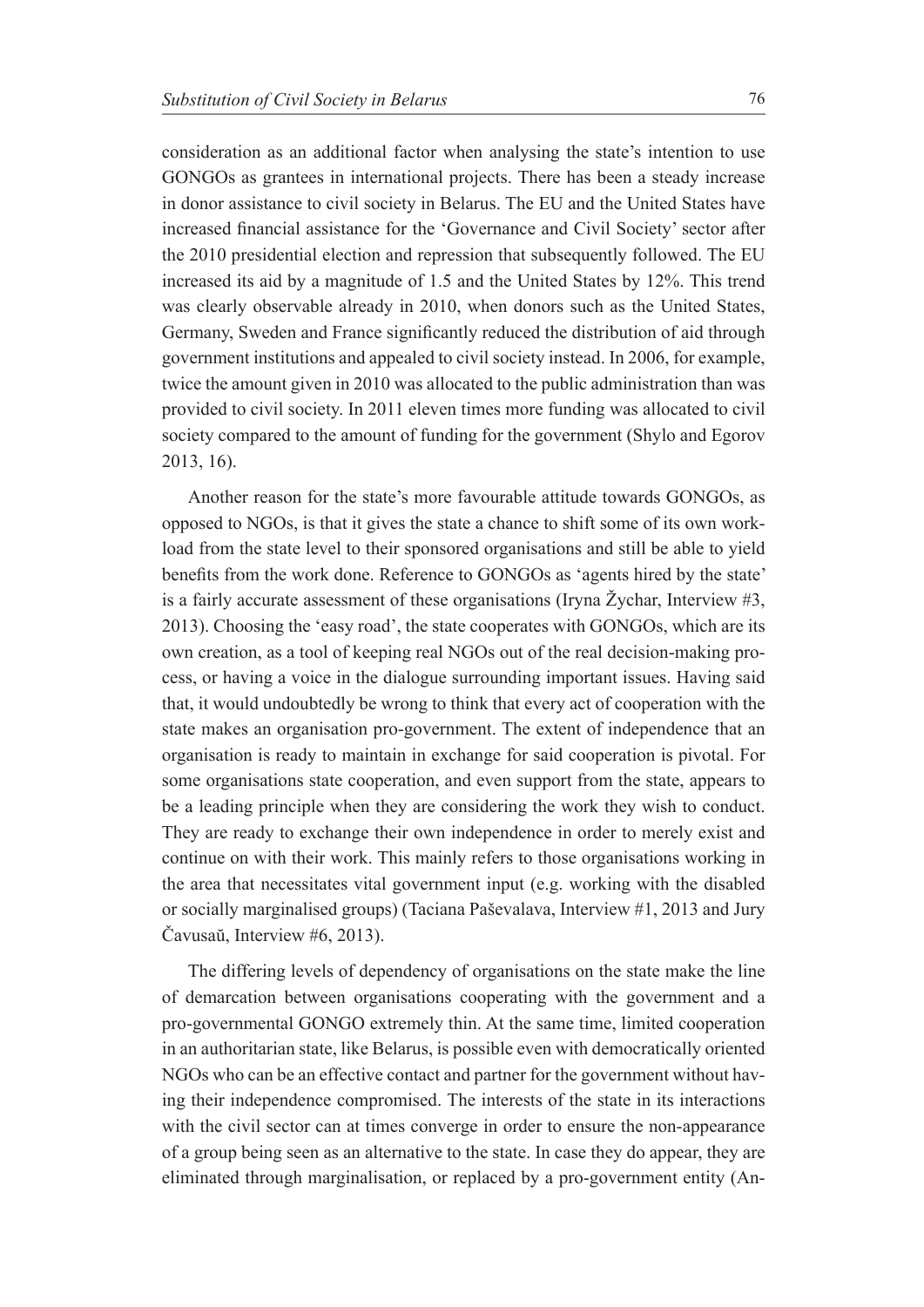drei Egorov, Interview #5, 2013). The evidence suggests cooperation is possible even for unregistered organisations. However, the success of this cooperation often proves volatile and depends on the area of cooperation (Taciana Paševalava, Interview #1, 2013 and Anna Herasimava, Interview #4, 2013). The state allows for some topics to be open to real cooperation (e.g. the environment), but also denies others that encroach on its own mandate such as, for example, electoral reform. At the same time this cooperation is fragile and does not eliminate the same problems organisations had prior. Nor does it ease the burden of operating under unfriendly conditions. Thus, the same organisation may successfully cooperate with the state on one issue and have the completely opposite result on another matter (Andrei Egorov, Interview #5, 2013). A vivid example can be drawn from ecological NGOs when a successful campaign on draining swamps was followed by a campaign against a nuclear power plant which encountered serious pushback from the authorities and zero state cooperation (Taciana Paševalava, Interview #1, 2013).

Some NGOs choose the strategy of leaning towards the 'nomenclature dialogue' in their relations with the state, often for pragmatic rather than ideological considerations. 'Nomenclature dialogue' is referred to as the

... development of a reform programme in specific directions and its implementation with the assistance of the authorities which might also lead to abandoning some of the political demands for the sake of evolutionary reforms (EuroBelarus 2013).

However, positive outcomes and, therefore, the level of desired cooperation can be impeded by the presence of the 'political aspect' in the activity of such organisations. While there are organisations that solely deal with providing services and, thus, avoid the politicisation of their activities (and according to some experts, the number of such organisations is growing (Taciana Paševalava, Interview  $\#1$ , 2013), there are others trying to influence or change government policies and engage in solving various problems. In Belarus this is perceived by the regime as 'politics'. In sum, several conditions have to be met in terms of cooperation between organisations and the state: a) there are only certain areas in which cooperation is possible b) the activity of the organisation should not be perceived as a threat to the regime and c) chances for cooperation is higher in instances where the issue is not acutely political.

### **Is There a Substitution?**

The concept of substitution exists in the theoretical literature in connection with failed states when a state can no longer implement its role as a provider to the public of necessary services and civil society takes over (Posner 2004, 237). This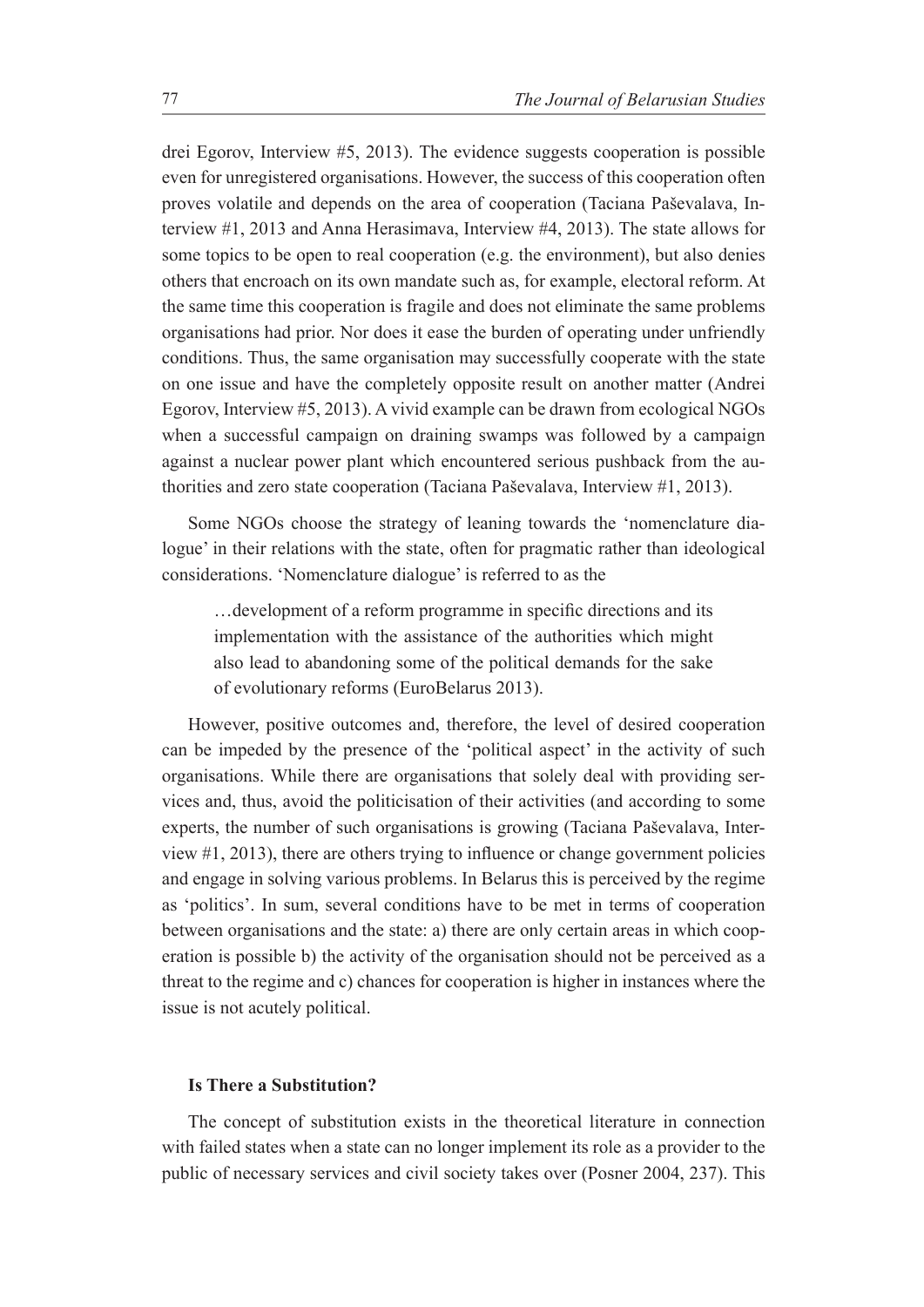approach, however, assumes the state is 'good' by default and relations between the state and civil society are either complementary or substitutionary. As government efficacy deteriorates, informal social groups become substitutes for the state (Narayan 1999, 16). However, when a government is strong and repressive, the extent it is able to implement policies can sufficiently limit the meaningful existence of civil society. After analysing the theoretical considerations of various aspects of GONGO operations in Belarus, below is presented a further analysis of cases of substitution.

As described, Belarus employs control-based relations with civil society and has revived a state corporatist model. In this section we will consider the most recent evidence in Belarus when GONGOs were acting as representatives of pro-democratic NGOs or had the intention to be perceived as such, which will be analysed as a tool to identify instances of substitution. These cases are grouped into three categories. These include instances of the creation of official organisations and structures that are counterbalancing the activity of independent pro-democratic NGOs; cases when GONGOs, or their representatives participate in providing evaluations of civil society in Belarus; and reports on instances when GONGOs received funding intended for pro-democratic NGOs, all of which will be presented below.

# **Creation of 'Official' Organisations to Counterbalance Democratically Oriented NGOs**

Often authoritarian states create organisations to counterbalance and 'mirror' the activity of pro-democratic NGOs. Formal NGOs that exist only on paper were also created during the Soviet Union, so the phenomenon is not totally new. One of the earliest examples of simulative organisations in the history of independent Belarus occurred back in the early 1990s, when aid programmes for fighting the consequences of Chernobyl were opened by Belarusian NGOs. Funding was distributed directly to NGOs, bypassing the government. After 1994 GONGOs were established to take the money devoted to fighting the consequences of Chernobyl and aid programmes were 'governmentalised' (Matskevich 2012, 45). The same followed with programmes involving the competence of structures of (e.g. border guard equipment, fighting trafficking in people and drugs). The government created sham organisations which existed only on paper and were composed of state officials (Matskevich 2012, 45).

Such examples have also occurred in other countries. In Slovakia, for example, during the Meciar times in the mid-1990s, civil society was seen as a threat and GONGOs were commonly used to ensure better governmental control over civil society. Such was the case with youth organisations, where the independent Youth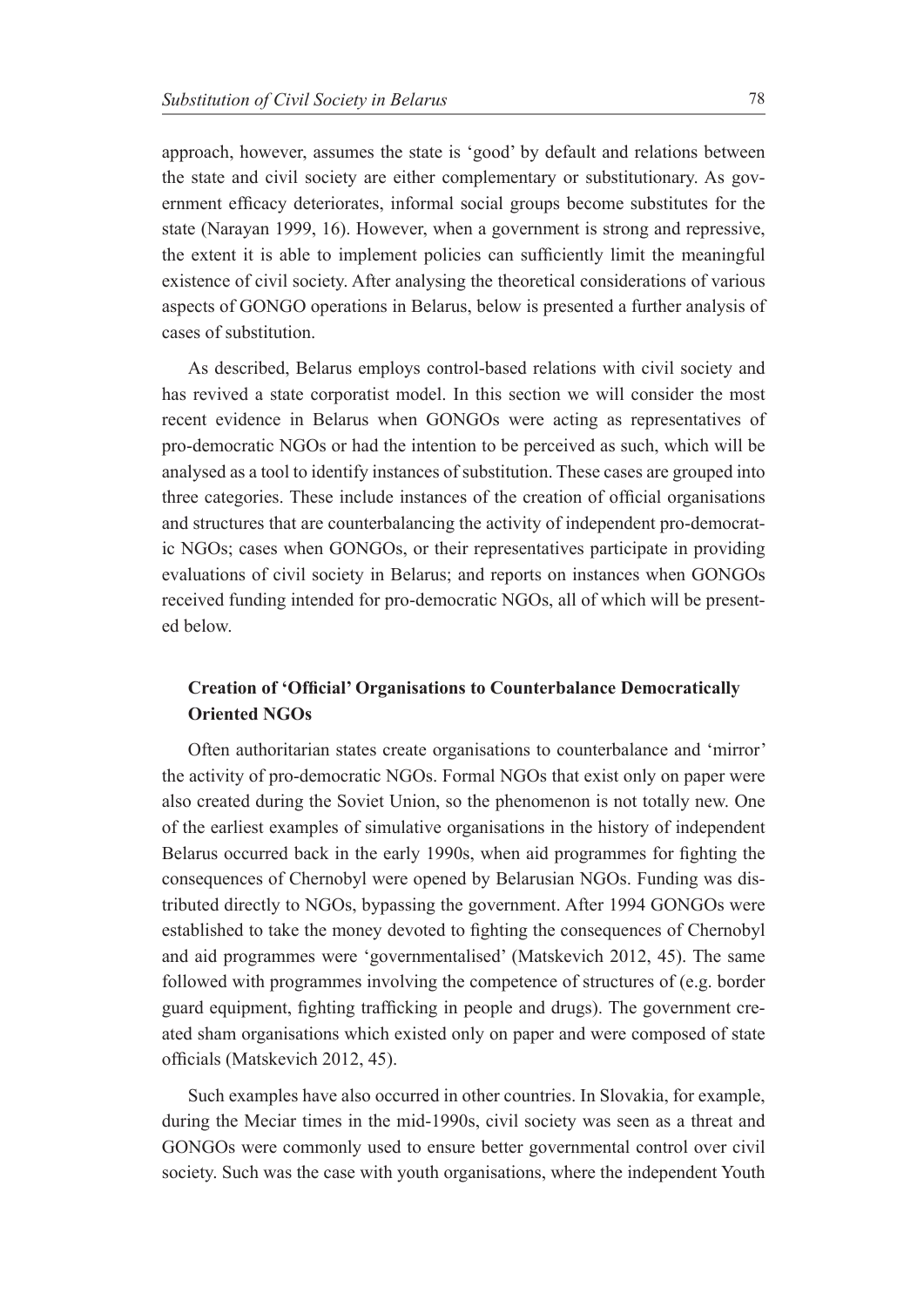Council of Slovakia was confronted by the Slovak Youth Congress, which was comprised of representatives of the youth structures of the ruling coalition under Meciar. A similar situation involved the Slovak Syndicate of Journalists and the Association of Slovak Journalists (Forbrig 2004, 260). This trend (like the one described above), is repeating itself currently in Belarus. The names of the organisations are often strikingly similar, making it even harder to distinguish among them. Despite having certain privileges, like access to state funding and the absence of impediments to their activity. These organisations subordinate their agenda to the state and follow the general ideology of the state. One of the most significant examples of organisations that mirror the activity of NGOs are those organisations devoted to young people, including the BRSM, the National Council of Youth and the children's organisation 'Rada'.

The national Council of Youth and children's organisation 'Rada' served as an umbrella organisation, uniting both registered and unregistered associations under a platform for dialogue with a good balance of representation from various groups. The BRSM, after its creation in 2002, aspired for membership in Rada. Due to a vote during one of its meetings, Rada rejected the application to avoid the monopolisation and governmentalisation of activities pertaining to the nation's youth. Following that decision, Rada and its members encountered pressure and criticism. The President himself, during his annual address in 2003, spoke on the growing importance of the nation's youth and the importance of the state in developing the potential of young people:

A significant role has to be played by the Belarusian Republican Youth Union. It should reveal itself as a genuine organiser, leader of the youth movement in the country. Instead, BRYU, right after its creation fell under the umbrella of the so-called Rada. A huge organisation went under some kind of worn-through umbrella… (Poslanie Prezidenta 2003).

Prior to that, Rada had some cooperation and dialogue with the state, however since 2003 communication has stopped. From 2003 until 2006 the state actively exerted pressure on the members of Rada until they were either abolished or had withdrawn their membership. Of the 30 organisations comprising Rada, around only seven members were left by 2006 (*Belorusy i Rynok* 2006). A lawsuit against Rada was then filed. Its accounts were frozen, and the organisation was officially closed in 2006 after its registration was recalled. The interest of the state was clearly the monopolisation of society's youth policy. To do this it ostracised and allowed one of the most well-known youth organisations of the time to close-down.

After the elimination of Rada, the BRSM under the close patronage of the state, began establishing itself as the leading organisation in the youth sector domesti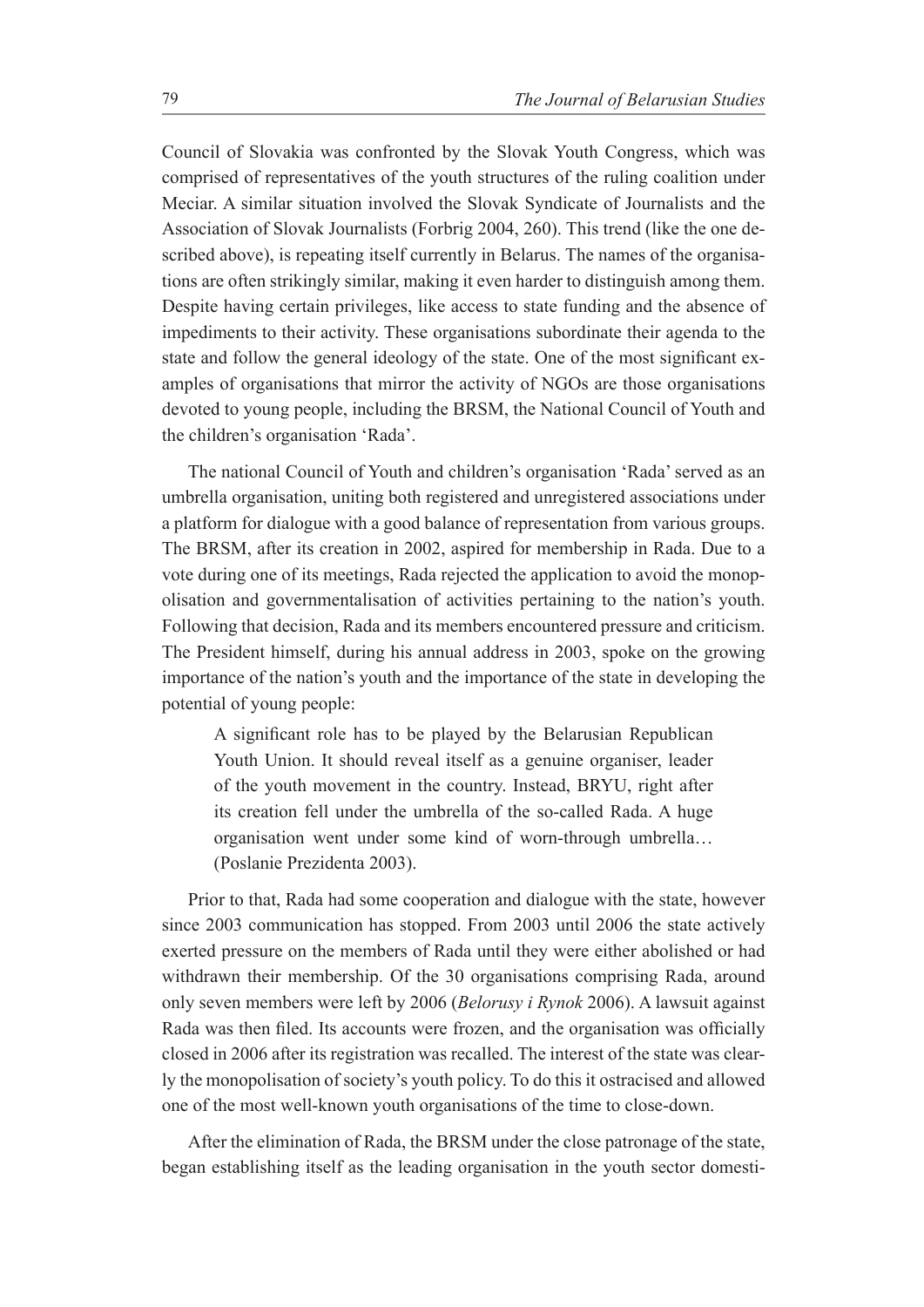cally and abroad. Its efforts abroad included filing an application for membership with the European Youth Forum three times, along with several attempts to deprive Rada of its membership status. As of now the BRSM participates in all state programmes for youth and educational policy, and enjoys considerable state support with Presidential decrees issued to formalise their position. Despite the diversity of other youth organisations, the BRSM is brought to the fore as it enjoys the state's full support. BRSM was elevated to the rank of a leading organisation, overshadowing the activity of other organisations with similar target groups.

The legal operation of GONGOs can be ensured through the potential criminalisation of organisations which might otherwise be competitors. With the requirement of registration (the granting of which is fully in the government's hands) and space for the operation of loyal organisations is rapidly expanding at the expense of NGOs (as shown by the two organisations in question). Thus, the state-public sector is formed by granting preferences to organisations loyal to the government (Sidarovič 2007, 79).

In 2003 the Belarusian Committee of Youth Organisations (BCYO) was created which, (along with the BRSM), was supposed to copy the activities of Rada and other organisations working in the youth sphere. Currently, BCYO consists of 39 youth and children's organisations, with the task of 'improving relations between public organisations and the government' (Monitoring obshestvennogo mnenia v Belarusi 2010). However, BCYO exists only on paper. It does not have a website, and available information about its activities is limited. The committee members do not know its structure nor its activities. They were only invited to the first congress. Some of them did not give consent to their membership (Altenatyunaja moladzievaja platforma 2011).

Another example of the existence of two sets of organisations is the Union of Writers. The democratic aspirations and intractability of its leadership deprived the organisation of property. The authorities initiated a split in the Union and supported the creation of a new Union of Writers of Belarus (UWB) in 2005, which was loyal to the state (Matskevich 2012, 46). The latter organisation is led by the Chairman of the Committee on Foreign Affairs and the National Security Council of the upper chamber of the Belarusian Parliament, Mikalaj Čarhiniec. UWB was intended to fulfil the states needs in the artistic and literary sphere and enjoys considerable state support. Members of the UWB enjoy full support from the state (Sidarovič 2007, 80). The same is true with the Union of Polish minorities, where two unions exist, one supported by the government and the other one in opposition.

Other cases include the Belarusian Journalist Association (pro-democratic) and its governmental counterparts – the Belarusian Union of Journalists, the Belarusian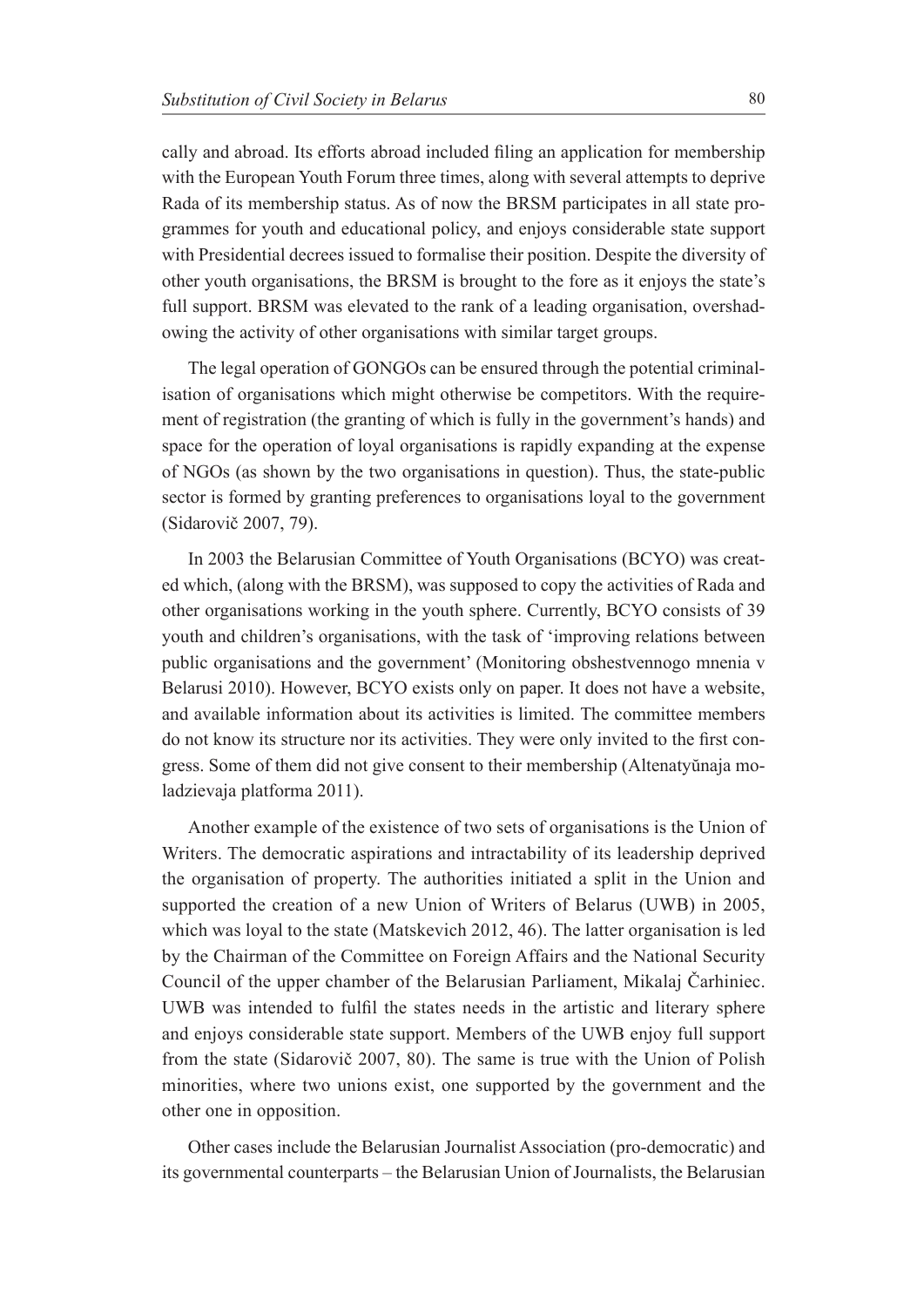Union of Women (pro-government) and the Belarusian organisation of Working Women (pro-democratic), 'Green Network' (pro-democratic) and the pro-government organisation 'Ecological Initiative', as well as official and pro-democratic (i.e. independent) trade unions. These are some of the most well-known and commonly referred to examples, but the list is not exhaustive. The existence of such GONGOs creates an imitation of public dialogue in the country. In case the authorities ever need to show the democratic nature of the state and improve society's perception of its democratic state, it will use GONGO organisations, whilst eradicating uncontrolled NGOs from the public sphere (Egorov 2011, 43).

The support that GONGOs enjoy from the state often comes at the expense of real NGOs. In return GONGOs need to execute the state's will. This becomes evident, for example, during election campaigns when GONGOs play a leading role. The widespread practice of nominating electoral commission members and observers from such structures lends credence to this claim. As the report on the campaigns leading up to elections 'Human Rights Defenders for Free Elections' from 2010 shows, the vast majority of domestic observers were representatives of pro-government associations and political parties loyal to the authorities:

The majority of observers (20,715 out of 39,619) represented the five largest GONGOs: Belaya Rus', the Belarusian Republican Youth Union, the Belarusian Women's Union, the Belarusian Public Association of Veterans and the Federation of Trade Unions of Belarus ... their aim was to confront observers from pro-democratic organisations and journalists (Doklad po rezultatam nezavisimogo nabludenia 2011).

The BYCO, along with conducting election observations and providing nominees for election committees, holds opinion polls. The results of which usually mirror official election results. Interestingly enough, only two Belarusian organisations were allowed to conduct exit polls during the latest Presidential elections (2010) – the BCYO and the analytical centre EcooM. The latter was created with direct support of the Administration of the President of Belarus and its previous exit polls caused an ambiguous reaction during the 2004 referendum and the 2006 elections. The results of these exit polls were opposite to those obtained by the Baltic branch of Gallup and other independent observers such as *UA REGNUM*. This provides doubts as to the methodology of EcooM.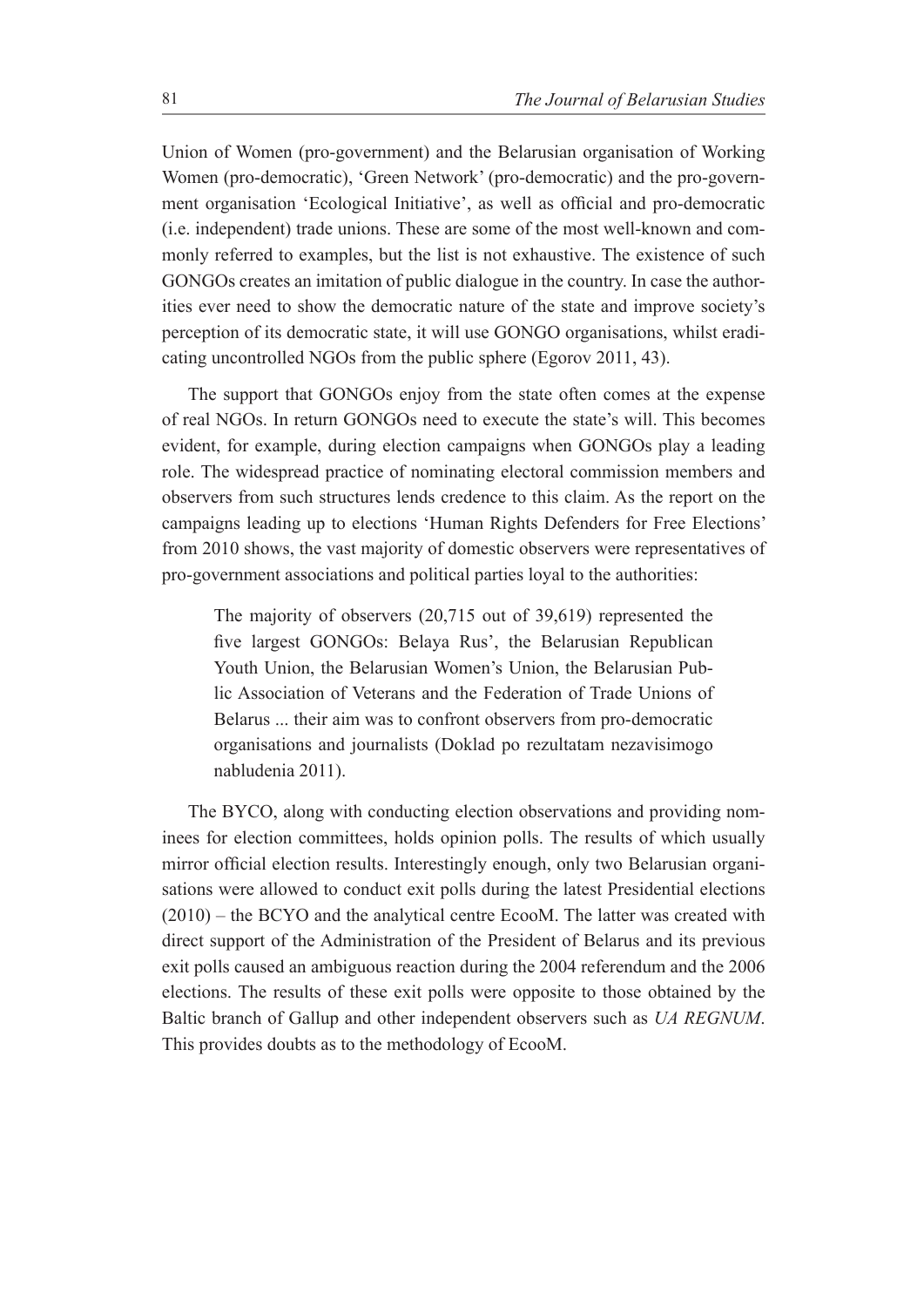#### **Structures Built to Imitate a Dialogue with Civil Society**

In addition to creating organisations which mirror the activity of non-governmental organisation, instances of civil society structures providing a facade of cooperation between the state and civil society also are known to occur. One of the first examples refers to a period when the OSCE Advisory and Monitoring Group (AMG) office in Minsk was opened following the closure of the Soros Foundation in 1997. As described by Lenzi:

The office was opened with the intent of assisting the Belarusian authorities and civil society in the development of democratic institutions of a European standard and to monitor the compliance of Belarus with OSCE commitments. After protracted negotiations, the AMG office was finally allowed to open in August 1998. Although the mission could have been an effective mediator between the Presidential Administration and civil society structures, its hands have been tied by the regime's disregard for any meaningful dialogue. Lukashenko withdrew from the process and opened a sham political dialogue with carefully selected pro-regime NGOs (2002, 412).

The Belarusian authorities involved various organisations as civil society representatives, when in fact the area of their work was not relevant to the agenda. This was the regime's version of demonstrating an alleged dialogue between civil society and the state. The GONGOs, thus demonstrated their loyalty and did not provide critical remarks (Matskevich 2012, 47). Thus, their presence provided additional legitimisation to the decisions of the President and a positive evaluation of the status quo in Belarus. However, it could not be considered a guarantee of true civic dialogue. The environment was not conducive to involving all existing civil society organisations. In 2009, the Public Advisory Council (PAC) in the Administration of the President of the Republic of Belarus was created with the objective to:

… discuss issues of current importance on the development of the state and society, develop proposals for the active involvement of Belarus in global processes, improvement of the directions of socio-economic and political development of the country (*TUT.by* 2009a).

Not only GONGOs, but also representatives of pro-democratic NGOs were invited. PAC was designed to regularly meet and discuss issues that were then to be communicated to decision-makers. However, no explicit feedback mechanism was put in place. Whether the views of PAC members were actually taken into account remains unclear (*Novaya Evropa* 2009). Although a variety of opinions exist on how successful the PAC was, a few important points on its operation and activities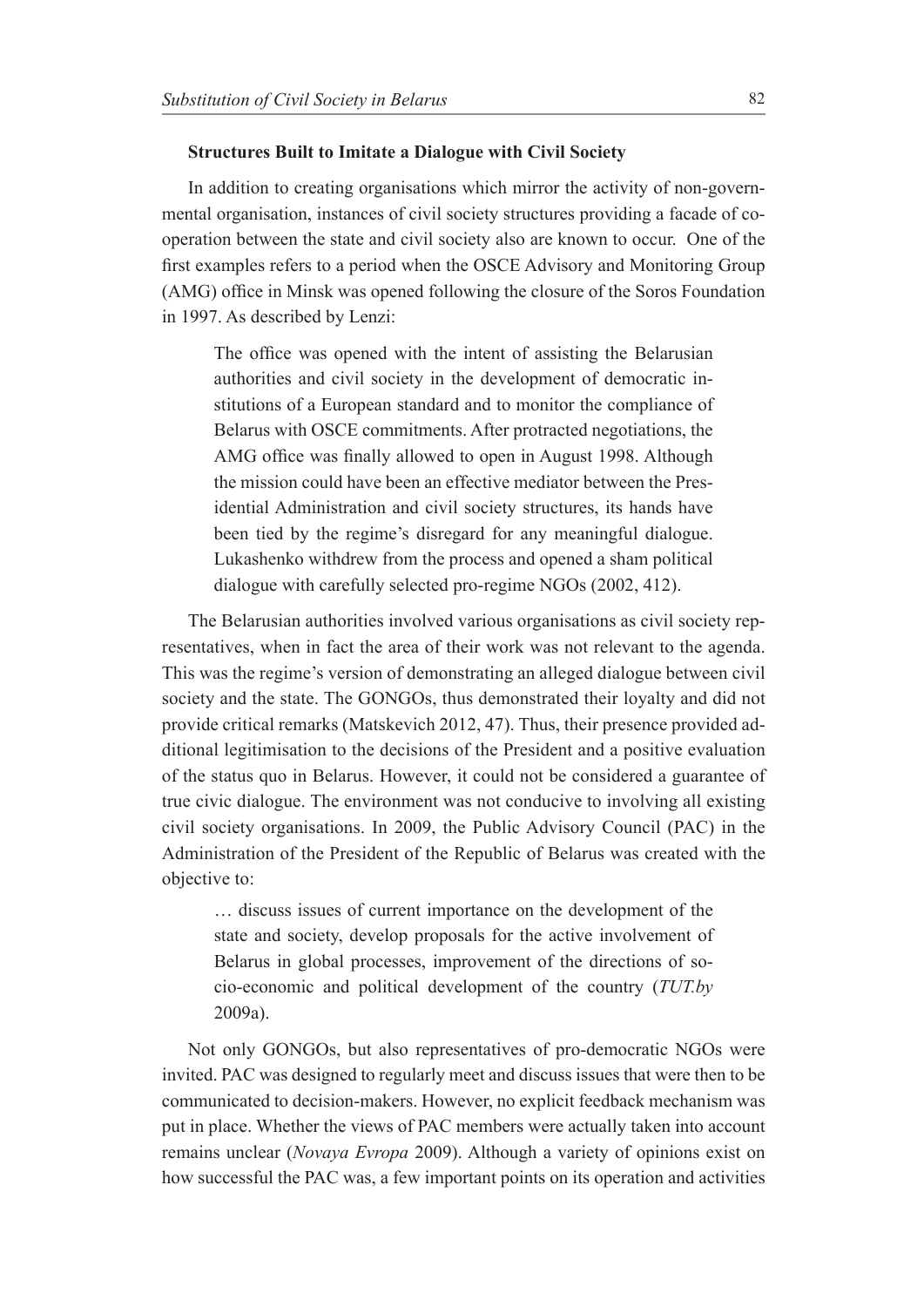have to be taken into account.

The Head of the Presidential Administration, Uladzimir Makiej, created PAC. All of its representatives were personally selected by Makiej, without any public discussion. The agenda was also formed mostly by the Head of the Presidential Administration (Jaraslaŭ Bekiš, Interview #7, 2013). The creation of the Council coincided with the announcement of the Eastern Partnership programme, where Belarusian civil society was to have a voice at an international level in the framework of the established Civil Society Forum of the Eastern Partnership. In 2010 Uladzimir Makiej expressed the readiness of the PAC of the Presidential Administration to represent Belarus at the Civil Society Forum of the Eastern Partnership (Belapan 2010). Interestingly enough, Makiej expressed his intention to do precisely this and pursued it vigorously despite that the fact that the National Platform of the Civil Society Forum had already been created. The selection procedure was done, the delegation members were selected, and as such PAC formally could not aspire to participate (Egorov 2010b). The reasoning behind the validity of the claim was that PAC 'is a meaningful structure in Belarusian society and its position is being taken into consideration in decision making' (*Novaya Evropa* 2010). Such statements should not be accepted at face value, as no explicitly transparent or democratic mechanism existed to demonstrate these claims.

Under the scheme of PAC's participation in the Civil Society Forum, the Presidential Administration defined the composition of the delegation (Matskevich 2012, 51). It was an attempt to control civil society not only 'from inside' the country, but also from the outside, through its aspirations to represent civil society externally. Experts confirmed its imitative character at public hearings initiated by NGOs to discuss the place and purpose of PAC (Egorov 2010b). The statement of PAC on its participation in the Civil Society Forum preceded the creation of civil society platforms in the framework of the OSCE project 'Development of the capacities for cooperation between government and civil society organisations'. Jury Zahumiennaŭ and his organisation, the Support Centre for Associations and Foundations (SCAF) initiated the creation of twelve platforms (e.g. education, culture, human rights, social security and business). The completion of this process was set to be confirmed through the creation of a nationwide NGO platform under the patronage of PAC (Egorov 2010a).

Yet, pro-democratic NGOs had already created a nationwide NGO platform uniting various organisations in the framework of the National Platform of the Eastern Partnership Civil Society Forum (NP CSF). Thus, the structure proposed by Zahumiennaŭ could not be distinguished from the one already created. This had resembled an attempt to create a national platform of organisations to counterbalance the existing state line, with the only distinction between them being that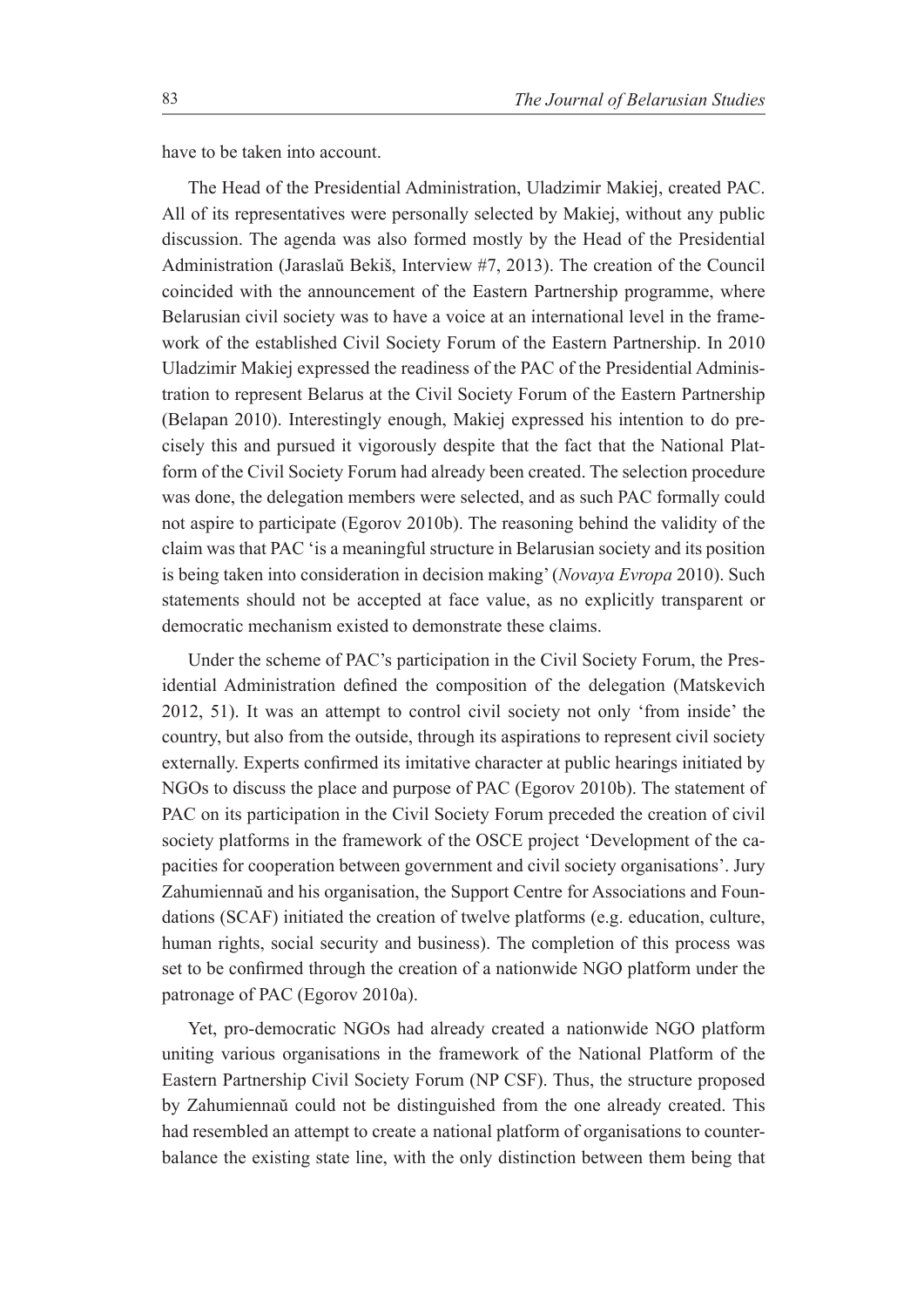it was composed of non-government controlled entities. The members of the NP CSF stated there are not 'enough reasons to believe that the above […] structures established in recent months are truly focused on an equal dialogue with civil society' (Eastern Partnership Civil Society Forum 2010). The mechanisms of existing platforms for dialogue and NP CSF were not taken into consideration. The process was also characterised by a 'lack of publicity and transparent procedures on the side of the new platform organisers with regard to the selection of participants, [and] certain public statements do not correspond with real activities' (Statement by the Members of the National Platform of the Eastern Partnership Civil Society Forum 2010).

All three processes (the creation of PAC, alternative platforms and aspirations to take part in the Civil Society Forum of the Eastern Partnership), confirmed the state's attempt to demonstrate its reconciliation with civil society inside the country. Still, the regime also replaced civil society structures with identical ones tailored to this aim. After this process raised public condemnation inside and outside the country, the structures were deactivated. PAC was dissolved in 2011, following a lack of meetings for over a year. After its termination, experts agreed that it was of little value to the authorities and the opposition (Dunaeva 2011). Thus, proving its initial function of being created for the purpose of imitating a state-civil society dialogue. The NP SCF in the Eastern Partnership continued without other organisations joining it.

# **620NGO Participation in the Evaluation of Civil Society by International Organisations**

Jury Zahumiennaŭ and his organisation SCAF is associated with yet another case involving GONGOs. This case involves the preparation of a report based on the CIVICUS index on civil society methodology that was done within the framework of a project supported by the Organisation of Security and Cooperation in Europe. CIVICUS is an international alliance and represents an influential network of organisations at the local, national, regional and international levels, thus spanning a broad spectrum of civil society groups and organisations worldwide. The CIVICUS index is a valuable tool in helping to evaluate civil society in over 75 countries. Its findings are disseminated to country experts and stakeholders, who use it for assessing the situation in a country. The preparation of the stability index report on Belarus under the auspices of CIVICUS was coordinated by Zahumiennaŭ, though since its creation, several flaws have been identified in the process of its preparation.

First of all, it is not clear why the choice was made to use SCAF and Juri Za-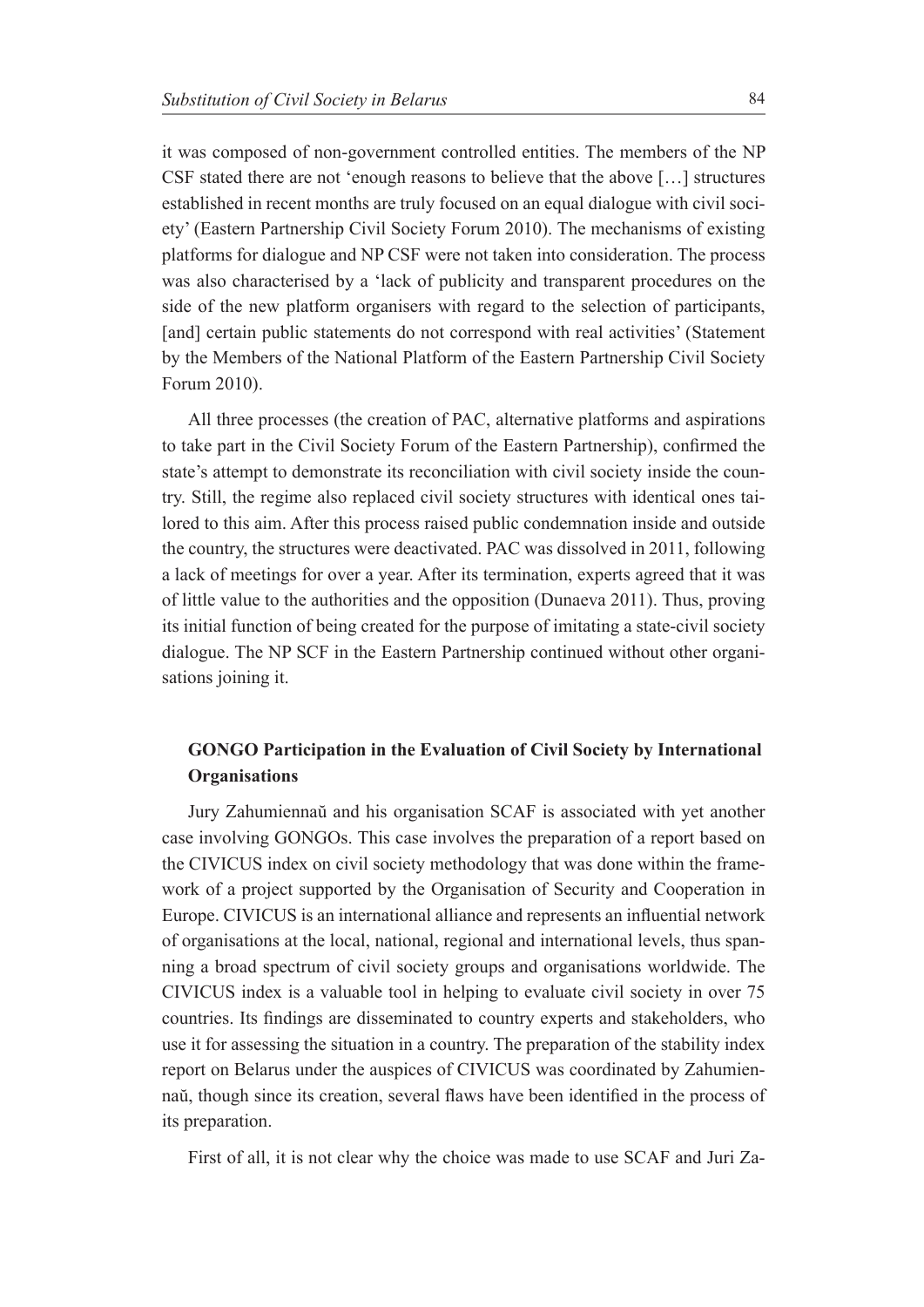humiennaŭ. The Belarusian public has rarely mentioned this organisation, nor does it appear to have much knowledge about it. The official website of the organisation looks modest and does not provide clear information about the organisation: No information could be found on the staff and concrete activities, some web pages are outdated referring to the fifteen year old news. It can be understood from the English version of the website that the scope of their activities range from facilitating the removal of anti-personnel mines to strengthening civil society (Bian'ko 2009). Secondly, during the course of the research project, the NGOs which participated in it withdrew from the process as the methodology used did not prove to be accurately designed for assessing the reality in Belarus (Taciana Paševalava, Interview #1, 2013). An analysis of what the appropriate methodology should have been was assessed by the Belarusian Institute for Strategic Studies and Centre for European Transformation. They concluded that the findings did not reflect the results from the measurements of the index (Shelest, Vodolazhnskaya and Silitski 2010). The report indicated the need to create alternative platforms and an NGO platform to counterbalance the already existing platforms of organisations. However the authors of the assessment stated that

… actions on the formation of thematic platforms and the creation of a national platform of civil society are not the result of the research of the Civil Society Index. The initiative on the creation of such platforms has not passed through the necessary discussion and analysis (Shelest, Vodolazhnskaya and Silitski 2010).

As a reaction, CIVICUS issued an official apology for the confusion and explained that its involvement with SCAF 'CIVICUS had not been able to ascertain ... whether there would be sufficient Civil Society Index findings available to achieve the two key objectives' (CIVICUS 2010). The reference to CIVICUS, being as it is recognised as a credible organisation for conducting such research, emphasises that the report was meant to be distributed not only in Belarus, but also internationally. That said, Zahumiennaŭ had intended on cooperating, provided that SCAF benefitted from this cooperation, as did the state, as SCAF was acting in its interests.

Another trend refers to a recent situation with the United Nations Universal Periodic Review (UPR). The UPR presents a unique mechanism of the UN Human Rights Council for verifying the compliance of member states with human rights standards every four and half years. It is conducted with the involvement of both the state in question and the country's NGOs. The UN office has cooperated with the Belarusian Ministry of Foreign Affairs on the second process of review for the UPR to be held in 2015. Although the UN office is supposed to hold consultations with NGOs, unregistered organisations were not invited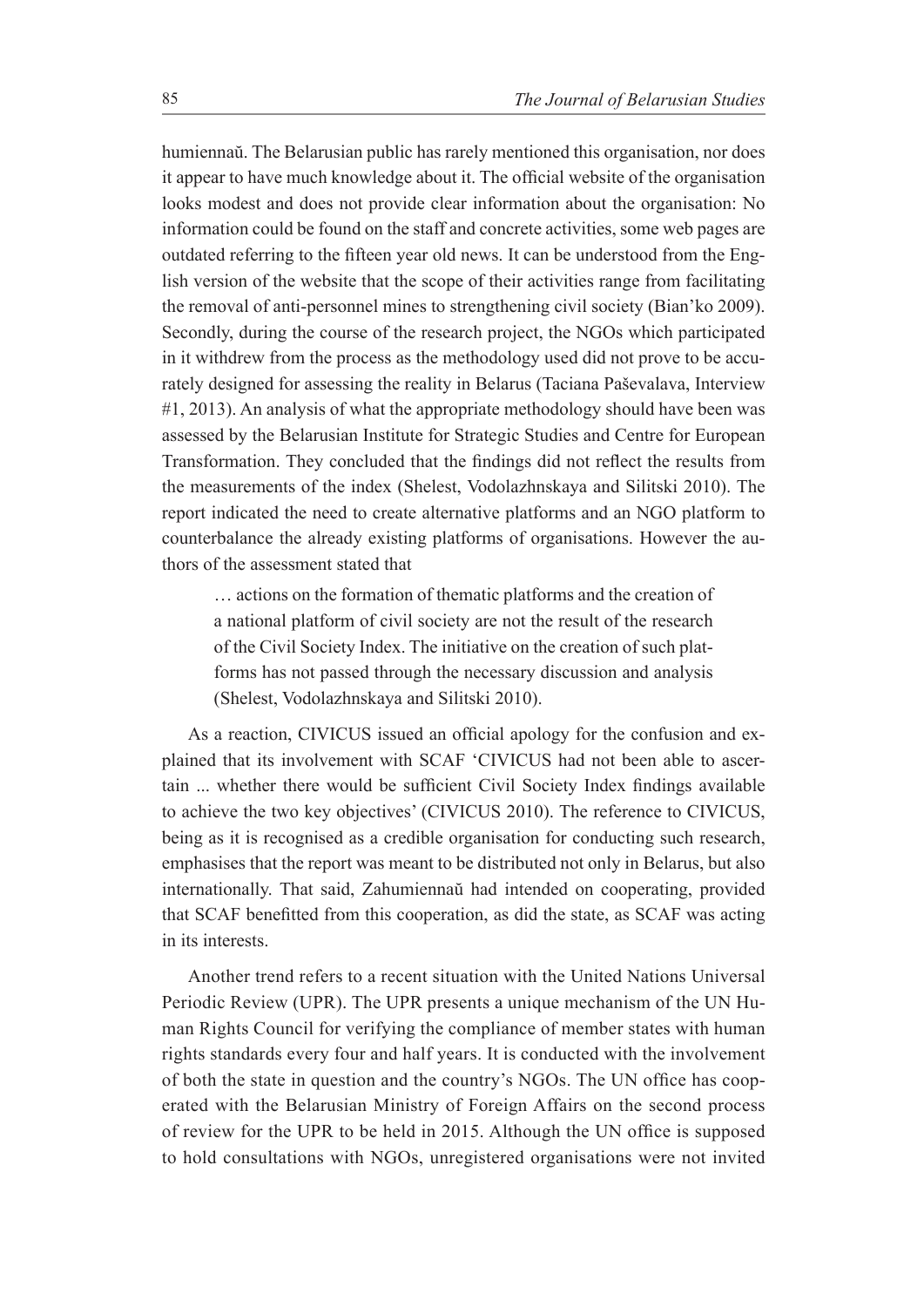to the recent consultations. In addition, not all leading human rights organisations participated (Anna Herasimava, Interview #4, 2013). The fact that the UN refused to cooperate with the organisations that the government did not see as acceptable subverts its own democratic principles (Anna Herasimava, Interview  $#4$ , 2013). This inconsistency often creates situations where the UN office publicly declares its unwillingness to cooperate with unregistered organisations. However at the same time, the UN demands freedom of association, including the lifting of bans on unregistered organisations (Centr pravovoi transformacii 2013).

The involvement of GONGOs in the official meetings of the UPR demonstrates an attempt to simulate the process of interaction between state and civil society, while keeping real NGOs out. The state sanctions the participation of GONGOs in exchange for their role in confirming that civil society agrees with the government. Usually they have no remarks as to the substance of the issue(s) under discussion. This carries the risk of creating an unobjective presentation of the human rights situation in the country. The outcome of the process will only be available in 2015, when the next review will be published. The concern in the short-term remains that by positioning themselves as the sole representatives of civil society, GONGOs restrict the participation of pro-democratic human rights organisations, legitimising the process.

# Funding of GONGOs Through the Programmes Tailored for Support of **NGOs**

In the surreal world that is Belarus, issues related to funding, in general, are a difficult area to analyse. Many international organisations working with the Belarusian regime do not operate openly. The information available about their activities is limited. This stems from the requirement to register international projects inside the country, which is the only legal way for international aid organisations to operate, irrespective of its purpose. The odds of successful registration of projects for NGOs are extremely low. So an NGO must consider the dilemma of either having its request rejected to operate with the funds they have received or face refusal and become involved in lengthy bureaucratic procedures with a high likelihood of a decidedly negative outcome. Most NGOs choose the latter and decide not to register their projects in the first place. Any projects implemented without proper authorisation and registration potentially makes an organisation an illegal entity not authorised to the financial support it is receiving. In this regard, avoiding the potential exposure of local grantees is justification enough not to reveal information about recipients.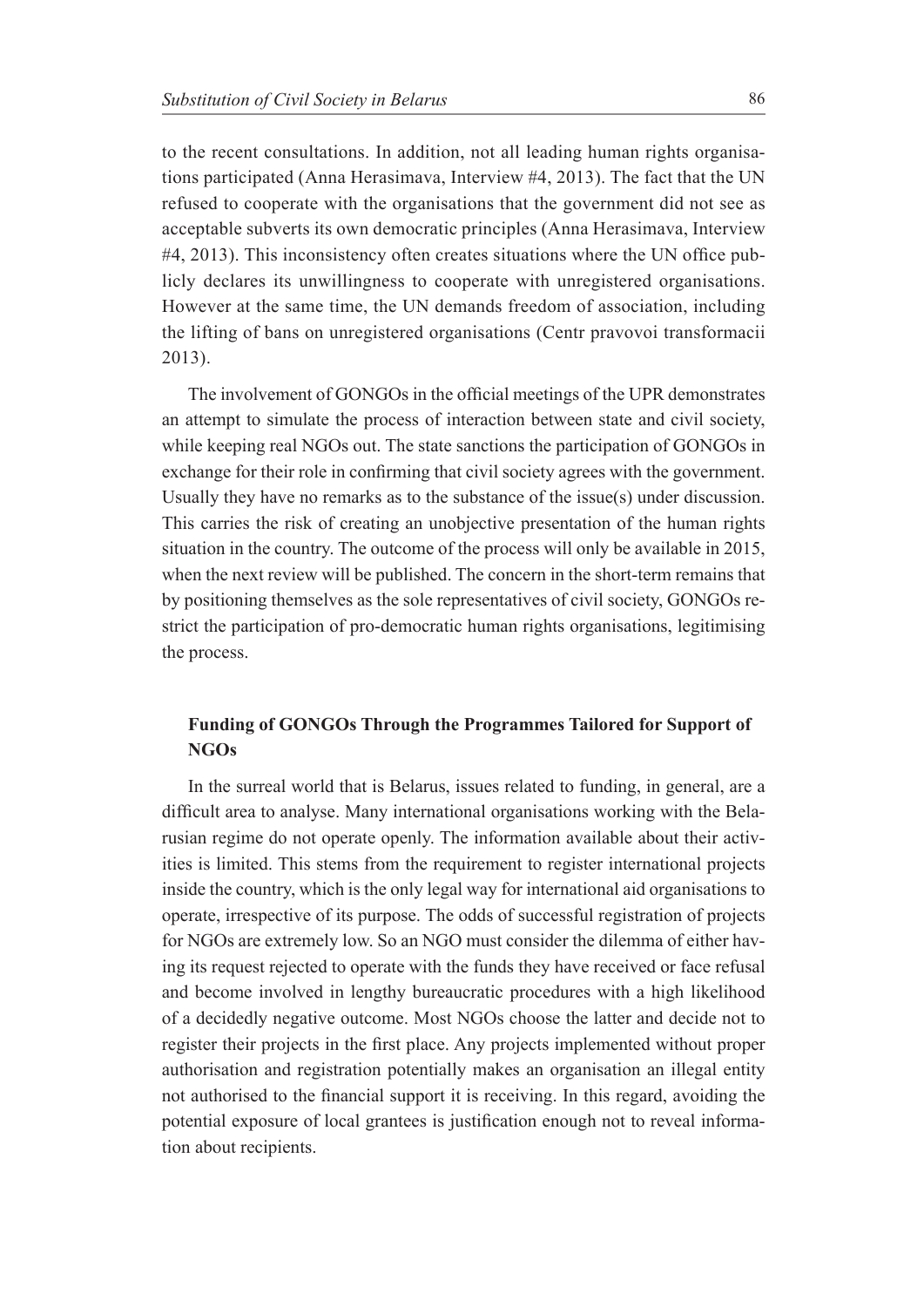While certain donor programmes deal with the state and its actors, aid projects intended for the development of civil society, NGOs, or non-state actors are also available. Pro-democratic organisations in Belarus are deprived of state financial support and are highly dependent on external funding. The allocation of international aid is increasingly important for the operation of civil society. At the same time, the economic situation has deteriorated year after year. The authorities constantly pursue financial opportunities that can sustain the status quo inside the country. Following this line of logic, Lukašenka publicly motivated BRYU to reach self-sufficiency and obtain financial resources from sources other than the state budget. As a result, BRYU stated their plans to receive European funds (*TUT.by* 2009b). While there is no publicly available information about the sources of funding for BRYU, it has confirmed cooperation with such organisations as the Council of Europe, European Youth Forum, as well as various Youth Unions in Russia and the CIS. This does not itself prove their cooperation with other NGO programmes, but the absence of reliable information poses certain challenges in this respect.

The necessity of acquiring additional sources for financial infusions which has been encouraged by the government, in addition to the increased financial support provided to civil society by international donors since 2010, is more than enough motivation for GONGOs to draw financial resources from wherever possible. In addition, the funding is usually not allocated to well-known GONGOs but rather to organisations that work in cooperation with BRYU or are part of its structure and less well known (Taciana Paševalava, Interview #1, 2013). In this case, detection of such GONGOs becomes extremely problematic and depends on whether there is someone willing to disclose it. In general, there are many implications that funding is making its way to GONGOs, however, they are rarely proven or supported with facts or confirmed by real cases.

While there are GONGOs that apply for money designated for NGOs, the important implications for donors have to be taken into account. On the one hand, it becomes difficult for donors to differentiate between GONGOs and NGOs currently in Belarus, where two parallel sets of organisations exist (Iryna Žychar, Interview #3, 2013). On the other hand, some donors consciously grant money to pro-government organisations (Anna Herasimava, Interview #4, 2013). The reason for this behaviour is an apparent attempt by donors to normalise relations with the Belarusian government and try different approaches towards cooperation (Anna Herasimava, Interview #4, 2013). The idea is that by cooperating with the government, and by at least partially playing by its rules, their work will bring future dividends and help influence the situation to the benefit of the people. The desire to keep good relations with the state also explains this tendency. One such example of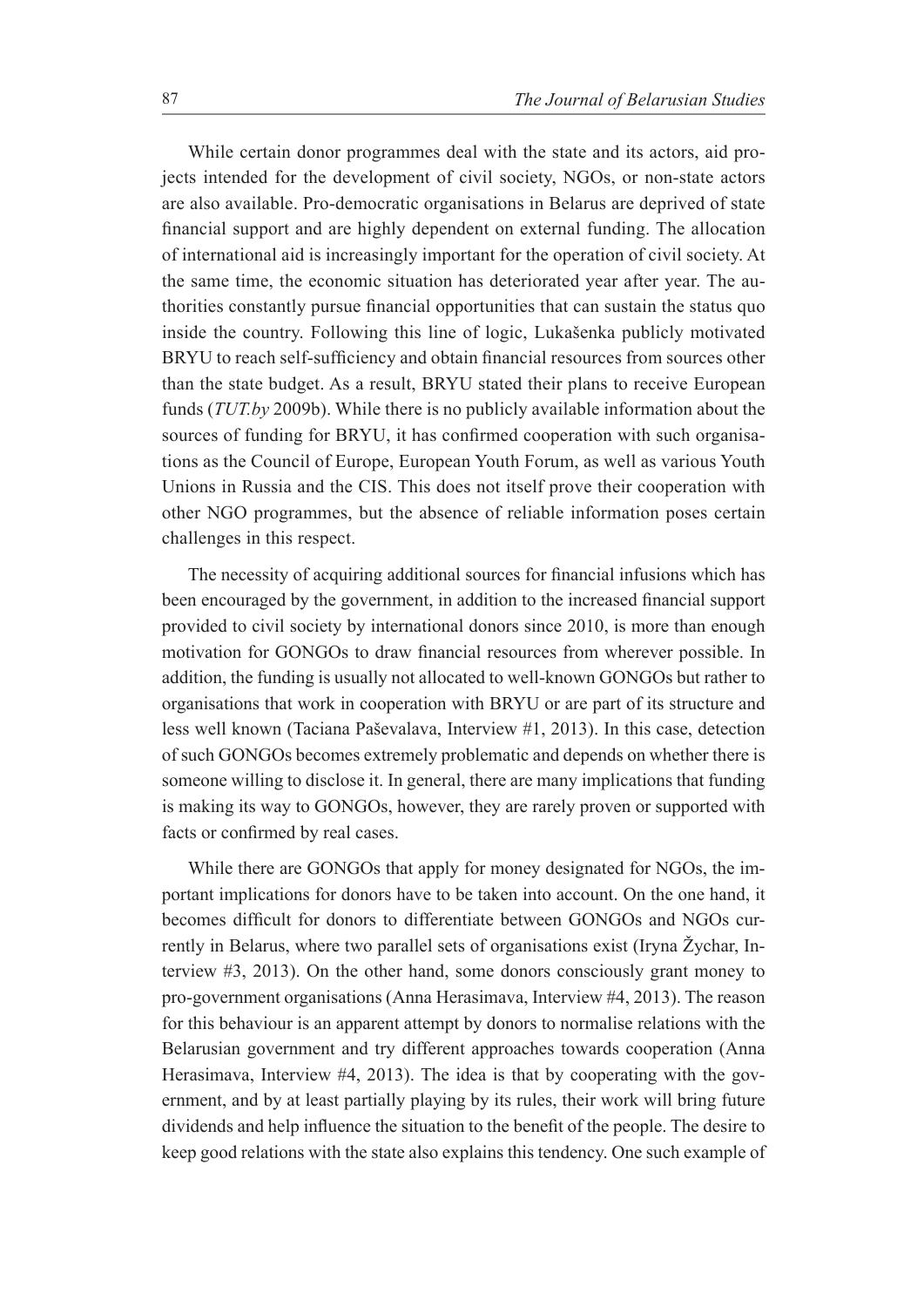foreign aid being allocated to pro-government organisations is the European Union Non-State Actors and Local Authorities in Development (NSA LA) programme. The programme, introduced in 2007, is oriented towards strengthening capacity of civil society organisations and local authorities.

A new tendency has emerged with regards to the funding mechanism under this programme since 2013 – namely, the competition requirements have changed. Now there is a demand that all partners in the project must be registered. If the applicant acts as an international organisation, it must have at least one registered partner in Belarus. Interestingly, the European Commission's official position remains the same, but its practices clearly paint a different picture. Before this change, a formal partnership was sufficient for an application for European grants. At that point registration was not an obligatory condition. Yet now, since there are problems with organisation registration, many of them do not fit these requirements. The criteria set forth excludes the programme's main stakeholders due to their support for democracy and human rights (Anna Herasimava, Interview #4, 2013). It has become increasingly difficult for projects of 'undesirable' organisations to be supported by the European Commission programme for non-state actors.

UN programmes have also reportedly shifted their focus from real NGOs to GONGOs (Taciana Paševalava, Interview #1, 2013 and Jaraslaŭ Bekiš, Interview  $#7$ , 2013). According to programme guidelines, NGOs have to benefit from the grants. However, as of 2000, the focus has shifted towards working with GONGOs (Taciana Paševalava, Interview #1, 2013). Thus, the decision-making of the Global Economic Fund is tied to the ministries, as some of the ministerial representatives are included in the Council. In this way these members of the Belarusian government give grants to GONGOs (Jaraslaŭ Bekiš, Interview #7, 2013). The Council of Europe supports GONGOs engaged in ecological activity (Jury Čavusaŭ, Interview #6, 2013), even allocating grants to an organisation which has existed for only one month. Despite this organisation being almost completely unknown, it received funding to the detriment of the pro-democratic alliance of ecological NGOs 'Green Network' (Andrei Egorov, Interview #5, 2013). While more research is needed to investigate the cases mentioned, one can state the existence of a tendency on the part of international donors to support organisations considered to be GONGOs.

#### **Conclusion**

The uncontested realm of politics in Belarus excludes civil society actors from taking part in the decision-making process. In this way the state monopolises politics and diminishes the space available for the presentation of alternative views. The conditions necessary for the formation of a robust civil society significantly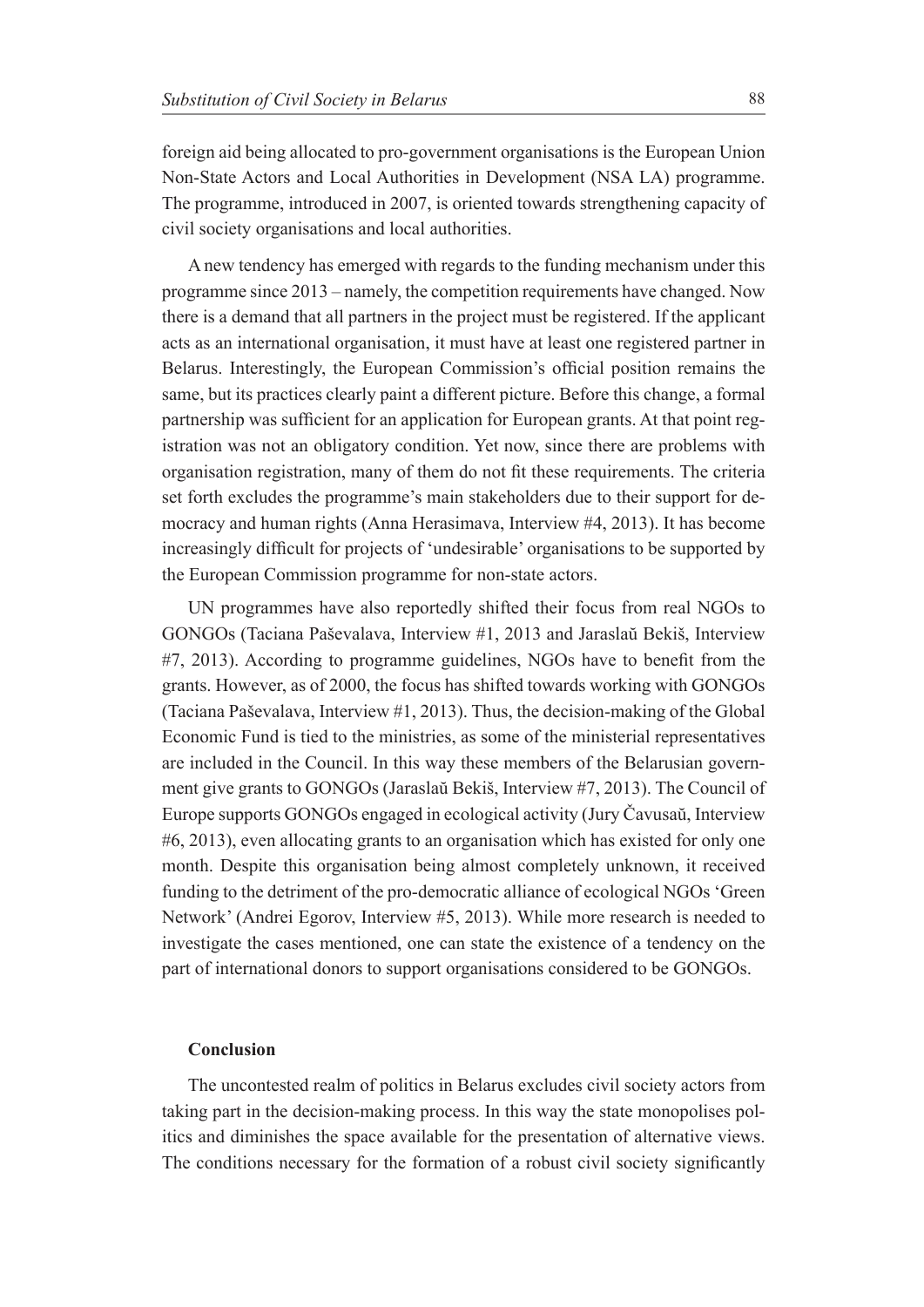deteriorate as freedom of expression and assembly remain under constant challenge. The shrinking space for NGOs to work legally is alarming. The difficulty and selective nature of registering an NGO, the criminalisation of the activities of unregistered organisations, the marginalisation of strong NGOs, fundraising obstacles and the creation of government controlled GONGOs have all diminish the legal space for the existence of alternative civil society organisations.

The conditions under which civil society must operate are shaped by a control-based approach of the state towards these organisations. Control manifests itself in the incorporation of civil society by the establishment of GONGOs, whose membership exceeds the membership of any pro-democratic NGOs. The state corporatism model, as expressed in Belarus, provides the possibility for the state to inhibit the growth of NGOs and marginalise strong (or more well known) NGOs. To do this, it creates GONGOs that supplant the work of civil society organisations. These are given preferential treatment and the full support of the government. Close analysis identified that substitution was indeed occurring. Substitution is occurring through the growing number of GONGOs operating in Belarus, organisations which often mirror or mimic the activity of existing NGOs.

The grounds for substitution exist. However, in the cases mentioned, such attempts were characterised by their essentially restrained nature. The third aspect analysed a mix of the states attempts at external and internal substitutions, which involved funding GONGOs for programmes that are tailored to support civil society and NGOs. A clear tendency of providing grants to GONGOs is outlined in this article. One can state that the formation of an environment conducive for the substitution of pro-democratic NGOs has been established.

Under the conditions of a repressive and consolidated authoritarian regime, reinforced by a weak civil society, substitution leads to distorted perceptions of civil society and NGOs. Existing sociological research shows that GONGOs are better known than authentic democratic NGOs. Apathy and a lack of interest in the activities of NGOs reinforce this argument. Coupled with the restrictive environment for the operation of civil society by the government, GONGOs are perceived as 'authentic' NGOs. Appropriate grounds for a comprehensive understanding of the role of civil society and NGOs needs to be laid down. Authentic civil society organisations should continue to monitor substitution attempts and react quickly to these.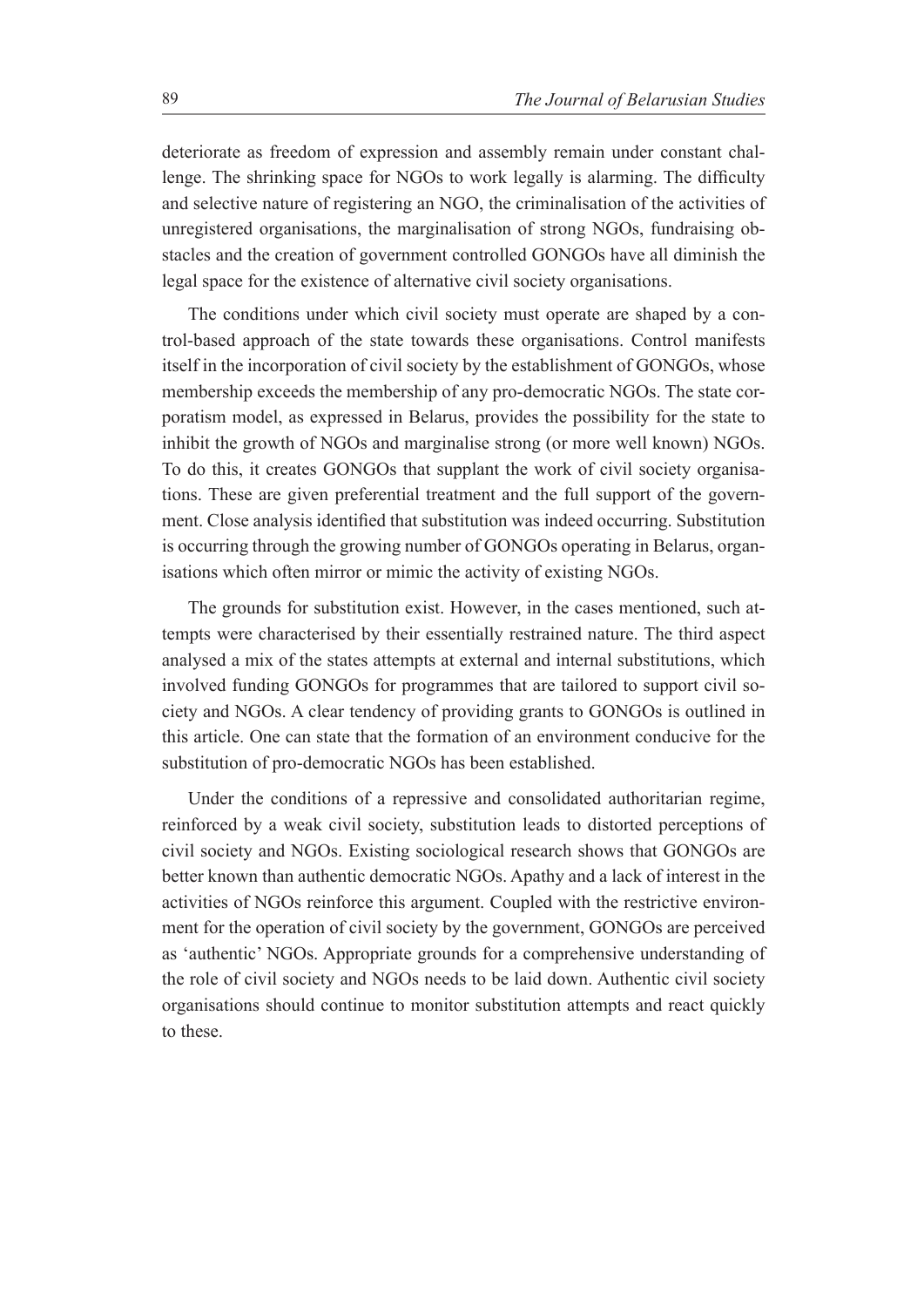#### *References*

Alternatyŭnaja maladziovaja platforma, 'Bielaruski Kamitet Moladziovych *\$UKDQL]DF\M ± PLRUWYDMD VWUXNWXUD¶* <http://ampby.org/2011/04/05/4385/> [accessed 28 December 2013].

Assembly of Pro-Democratic NGOs and Eastern Europe Studies Centre, 'Nongovernmental organisations: their role in the modern Belarusian society. Briefing note on the results of a national poll', 2010, Minsk.

Astapenia, Ryhor, 2012. 'Lukashenka's Youth', 22 September <http://mfront. net/lukashenkas-youth.html> [accessed 14 November 2013].

Bian'ko, Nikolay, 2009. 'Suchestvuet li zakaz vlastei na izuchenie tret'ego sektora?', *Nashe Mnenie*.

Belarusian Republican Youth Union, BRSM, 'Molodezhnyi bilet – tvoja socialnaja zashchita!' <http://old.brsm.by/ru/news/stranici/table\_ceni> [accessed] 10 October 2013].

Cawson, Alan, 1985. *Organised Interests and the State: Studies in Meso-Corporatism*, London: Sage Publication.

Centr Pravovoi Transformacii, "Ekspert Rolan Shovil': oficialnyi otchet Belarusi po UPO – ne vse chto interesyjet OON' <http://www.lawtrend.org/ru/ content/about/news/ofocialnii-otchet-belarusi-eto-ne-vse-chto-interesuet-oon/> [accessed 27 December 2013].

Čavusaŭ, Jury, 2005. 'Hramadskija abjadnańni: ich rolia ŭ sučasnym hramadstvie', Analityčnaja zapiska pa vynikach nacyjanalnacha sacyjalagičnacha apytańnia, Minsk, September.

*———*, 2013. 'Registration of Belarusian NGOs abroad: functions and types of non-profit outsourcing', *Belarus Info Letter*, 4 (34).

Chernov, Viktor, 2009. 'Sovremennoe ponimanije grazhdanskogo obshestva (3)', *Nashe Mnenie,* 28 November.

*———*, 2007. 'Tretiy sector v Belarusi: evoluciya, sovremennoe sostoyanie i perspektivi razvitia', *Wider Europe Review*, 4, 4 (14), pp. 1–18.

CIVICUS Civil Society Index, 2010. CIVICUS Statement on the Civil Society Index in Belarus, 12 November <http://civilsocietyindex.wordpress. com/2010/11/12/civicus-statement-on-the-civil-society-index-in-belarus/> [accessed 1 December 2013].

Clark, John, 1993. 'The Relationship between the State and the Voluntary Sector', The World Bank, October <http://www-wds.worldbank.org/servlet/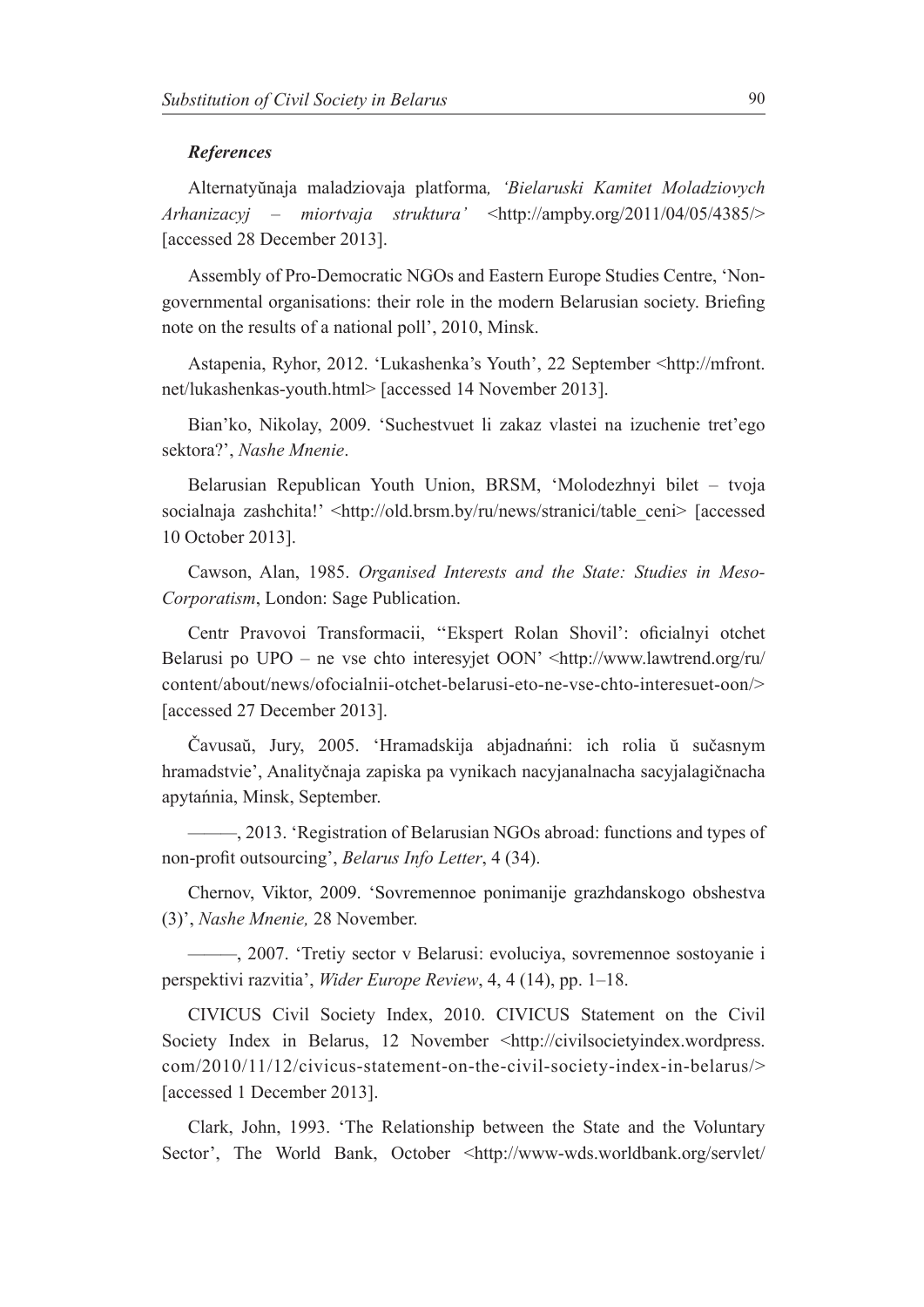WDSContentServer/WDSP/IB/1993/10/01/000009265\_3961005082045/ Rendered/PDF/multi\_page.pdf>.

Corry, Olaf, 2010. 'Defining and Theorizing the Third Sector', in Rupert Taylor (ed.), 'Third Sector Research', Springer Science Business Media.

Dunaeva, Irina, 2011. 'Tretiy sector pod davleniem konsolidacii', *Nashe Mnenie*.

East European Study Centre, 2010. Analytical Review: Belarusian Challenge to the New EU Policy: Ignorance equals Legitimation, 2 (1).

Egorov, Andrei*,* 2011.'Grazhdanskoe obshchestvo: analiz situacii i napravlenii reformirovaniia' in Hans-Georg Wiek, Stefan Malerius (ed.), *Belarus i Evropeiskii Souz: ot izoliaii k sotrudnichestvu*, Fond Konrada Adenauera, Vilnius, pp. 40–60.

*———*, 2010a. 'Politicheskaya situacija nakanune Vtorogo Foryma Grazhdanskogo Obshchestva' *Centr evropeiskoi transformacii*, November.

*———*, 2010b. 'Revansh v mittelshpitele: igri na pole Vostochnogo partnerstva', *Centr evropeiskoi transformacii*, October.

Forbrig, Joerg, 2004. 'Civil Society: Theory and Practice of East-Central Europe', *European University Institute*, April.

Foster, Kenneth W., 2001. 'Associations in the Embrace of an Authoritarian State: State Domination of Society?', *Studies in Comparative International Development,* 35, 4, pp. 84–109.

Frear, Matthew, 2006. 'Western Assistance to Civil Society in Belarus and Ukraine. What is it Good For?', Master Thesis, September.

Green, Andrew, 2002. 'Comparative Development of Post-Communist Civil Societies', *Europe-Asia Studies*, 54, 3, pp. 455–71.

Heurlin, Christopher, 2010. 'Governing Civil Society: The Political Logic of NGO–State Relations Under Dictatorship', *Voluntas*, 21, pp. 220–39.

Iliash, Igor', 2012. 'Gran', kotoraja sterlas''*, Belorusy i Rynok*, 47 (1031), 10– 16 December <http://tinyurl.com/qefcnw8> [accessed 2 December 2013].

Lenzi, Mark, 2002. 'Lost Civilization: The Thorough Repression of Civil Society in Belarus', *Demokratizatsiya,* 14, 4, pp. 401–22.

Matskevich, Vladimir, 2012. *Obshestvennii dialog v Belarusi: ot narodovlastija k grazhdanskomy ychastiju,* Minsk: Logvinov I.P.

Ministerstvo Obrazovaniya Respubliki Belarus', Respublikanskii reestr molodezhnikh i detskikh ob'edinenyi polzuchikhsia gosudarstvennoi podderzhkoi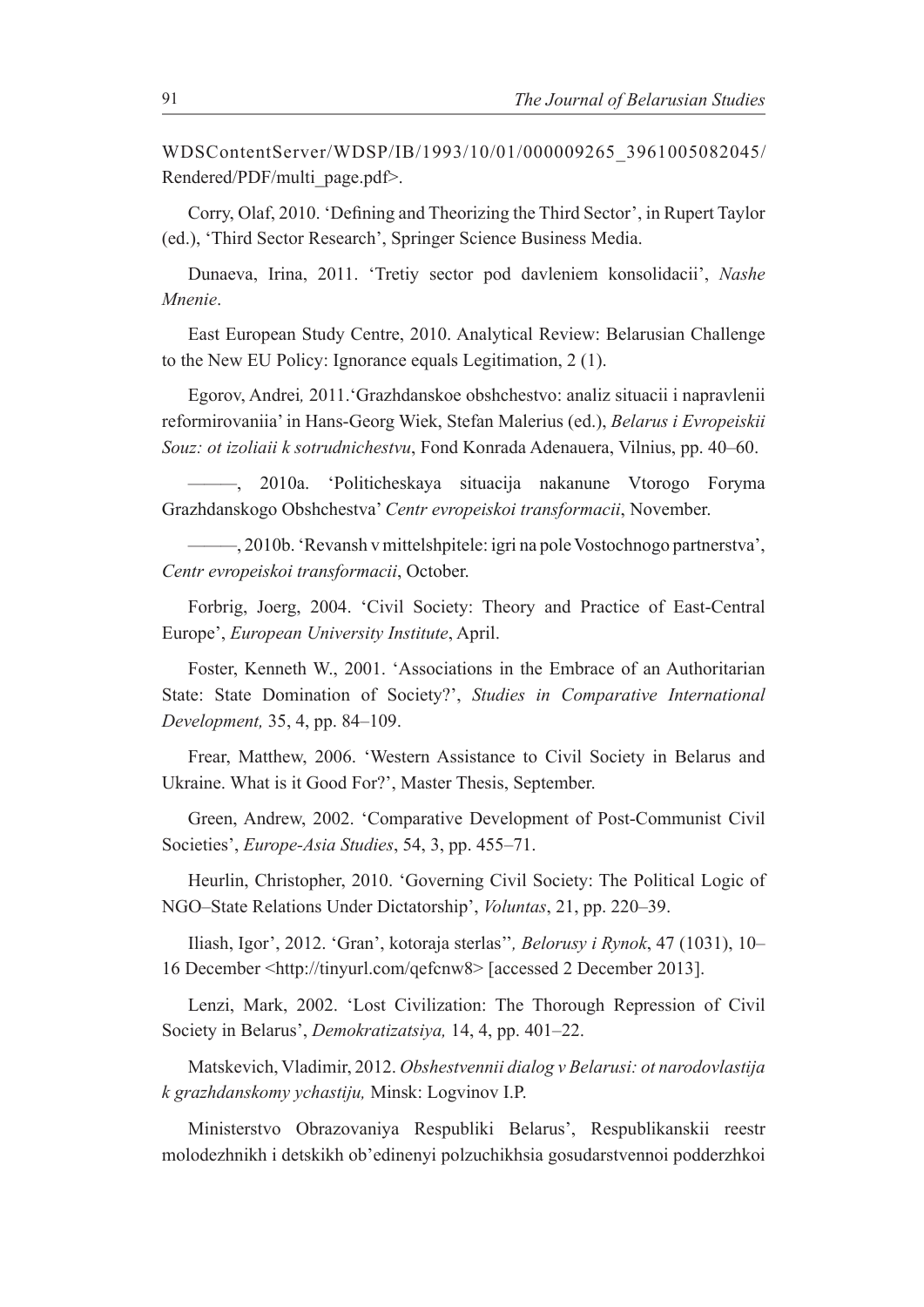<http://edu.gov.by/main.aspx?guid=1831> [accessed 20 December 2013].

Narayan, Deepa, 1999. 'Bonds and Bridges: Social Capital and Poverty', World Bank <http://elibrary.worldbank.org/doi/pdf/10.1596/1813-9450-2167> [accessed 7 January 2014].

*Novaya Evropa*, 2009.'Mozhet li konsyltativnyi sovet stat' obshchestvennym?', 17 July <http://n-europe.eu/tables/2009/07/17/mozhet\_li\_konsultativnyi\_sovet\_ stat\_obshchestvennym> [accessed 5 January 2014].

*———*, 2010. 'OKS pri Administracii Prezidenta gotov predstavliat' Belarus' na Forume Grazhdanskogo Obshchestva' 29 September <http://n-europe.eu/ news/2010/09/29/oks pri\_administratsii\_prezidenta\_gotov\_predstavlyat belarus na forume grazhdanskogo> [accessed 5 December 2013].

*Novosti NISEPI*, 2010. 'Monitoring obshchestvennogo mneniya v Belarusi', NISEPI, 2 (56).

Oficialnyj sait Minskoi gorodskoi organizacii 'Belorusskii respublikanskii soyuz molodezhi' <http://minsk-brsm.by/index.php?option=com\_ content&view=article&id=61&catid=9> [accessed 21 February 2014].

*Polit.ru*, 2009. Beloruskich stydentov zastavliajut platit' chlenskie vznosy v proprezidentskuju molodezhnuju organizaciju, 22 June 2009 <http://polit.ru/ news/2009/06/22/chlen/> [accessed 20 February 2014].

Poslanie Prezidenta Respubliki Belarus Aleksandra Lukashenko k belorusskomu narodu i Parlamentu Respubliki Belarus, 16 April 2003 <http://president.gov.by/ru/ news\_ru/view/poslanie-prezidenta-respubliki-belarus-aleksandra-lukashenko-kbelorusskomu-narodu-i-parlamentu-respubliki-5822/> [accessed 2 January 2014].

Posner, Daniel, 2004. 'Civil Society and the Reconstruction of Failed States' in Robert A. Rotbig (ed.), *When States Fail: Causes and Consequences*, Princeton, New Jersey: Princeton University Press, pp. 237–55.

Pravoabaroncy za svabodnyja vybary, 2011. *Doklad po rezultatam nezavisimogo*  nabludenija. Vybory Prezidenta Respubliki Belarus 19 dekabria 2010 goda, Minsk, 11 February <<http://belhelcom.org/sites/default/files/2011/Final HRD monitoring report on presidential election in Belarus ru.pdf> [accessed 28 December 2013].

Rovdo, Vladimir, 2004. 'Specifika i evolucija politicheskogo rezhima Respubliki Belarus', *Acta Slavica Iaponica,* 21, pp. 144–80.

Sadovskaya, Maria*,* 2006. 'Rade ne rady', *Belorusy i Rynok,* 6 (691), 13- 20 February <http://www.br.minsk.by/index.php?article=26744> [accessed 11 December 2013].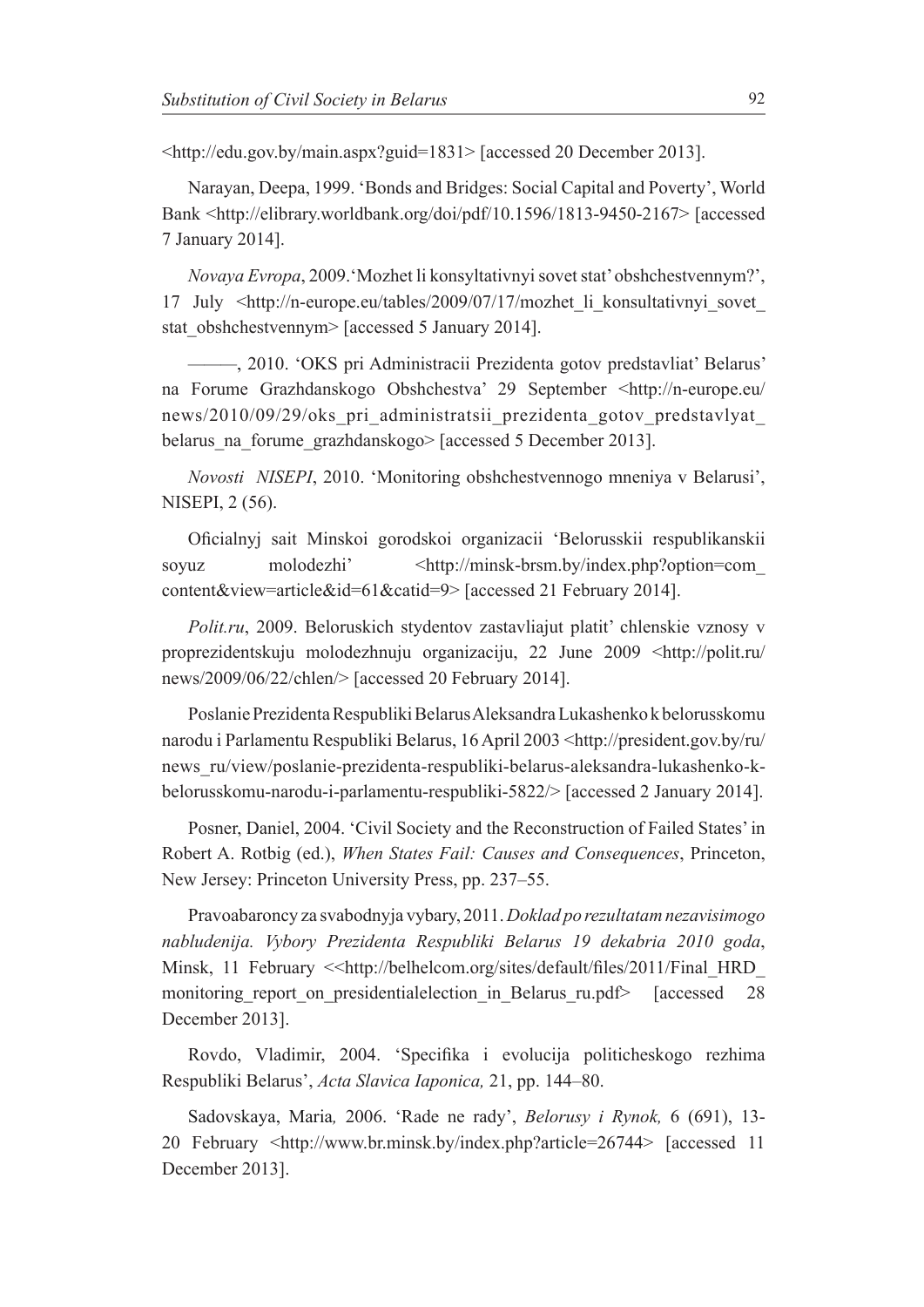Schmitter, Philippe, 1974. 'Still the Century of Corporatism?', *The Review of Politics*, 36, 1, pp. 85–131.

Setianto, Benny D., 2007. 'Somewhere in Between: Conceptualizing Civil Society', *The International Journal of Not-for-Profit Law*, 10, 1, December.

Shelest, Oksana, Vodolazhnskaya, Tatyana and Silitski, Vitali, 2010. 'Examination of results of research of Civil Society Index in Belarus'.

Shemyakin, Aleksandr, 'Pochemu Belaya Rus' ne stala partiei?, *Analytical Belarusian Centre <http://abcby.info/ru/articles/24>* [accessed 27 December 2013].

Shylo, Karina and Egorov, Andrei, 2013. 'Rol' i mesto grazhdanskogo obshchestva v sisteme donorskoi pomoshi ES dlia Belarusi', *Rabochyi document*  Zentra evropeiskoi transformaci.

Sidarovič, Alena, 2007. 'Dziaržaŭna-hramadski sektar u bielaruskaj palityčnaj madeli', *Palityčnaja Sfera*, 7, pp. 75–81.

Silitski, Vitali, 2005. 'Preempting Democracy: The Case of Belarus', *Journal of Democracy* 16, 4 October, pp. 83–97.

**———**, 2009. 'Hramadski sektar ŭ Bielarusi – paŭsiadzionnaje žyćcio i arhanizacyjnaja pracesy'.

Eastern Partnership Civil Society Forum 2010, 26 October, Minsk <http://www. eap-csf.eu/assets/files/publications/NP Zajavlenie Oct10 eng.pdf> [accessed 2 January 2014].

*TUT.by*, 2009a. 'Obshchestvenno-konsyltativnyi sovet pri Administracyi prezidenta provel pervoe zasedanie' <http://news.tut.by/politics/128616.html> [accessed 4 January 2013].

*———*, 2010. 'OKS pri administracyi prezidenta gotov predstavliat' Belarus' na forume grazhdanskogo obshchestva', 29 September <http://news.tut.by/ politics/198809.html> [accessed 3 December 2013].

*UA Regnum*, 2010. 'Ekzit-polly v Belarusi provedet organizacija obviniaemaja v falsifikacyi dannyx po Ukraine', 7 December <http://www.regnum.ru/news/ polit/1354294.html> [accessed 4 January 2014].

Usov, Pavel, 2008. 'The Neo-Authoritarian Regime in the Republic of Belarus', *Lithuanian Foreign Policy Review,* 21, pp. 86–111.

Wu, Fengshi, 2003. 'Environmental GONGO Autonomy: Unintended Consequences of State Strategies in China', *The Good Society,* 12, 1, pp. 35–45.

Yakzhyk, Elena, 2009b. 'BRSM: "V nashych planach – poluchat evropeiskoe